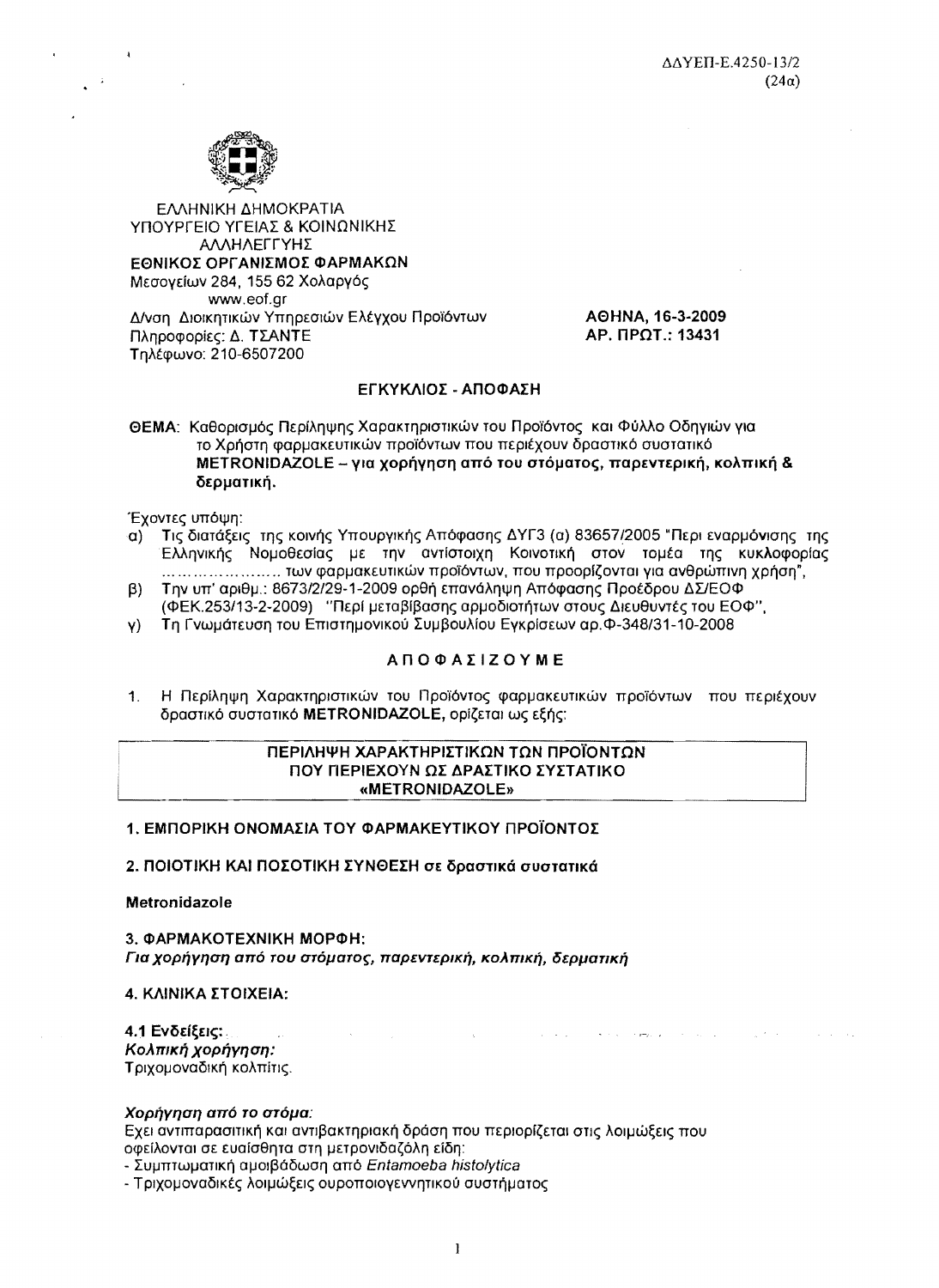### - Λαμβλίαση

- Ψευδομεμβρανώδης κολίτις
- Προεγχειρητική προετοιμασία (σε εγχειρήσεις παχέος
- εντέρου, υστερεκτομές, διακολπικές χειρουργικές επεμβάσεις)
- Συνέχιση αγωγής (μετά από παρεντερική χορήγηση ) λοιμώξεων που οφείλονται σε αναερόβια βακτηρίδια, ιδίως στο Bacteroides fragilis.
- Σπανιώτερες παρασιτώσεις, όπως βαλαντιδίαση ως εναλλακτικό φάρμακο και δρακουνκουλίαση.

### Παρεντερική χορήγηση:

Εχει αντιπαρασιτική και αντιβακτηριακή δράση που περιορίζεται στις λοιμώξεις που οφείλονται σε ευαίσθητα στη μετρονιδαζόλη είδη:

- Θεραπεία χειρουργικών (π.χ. ηπατικό απόστημα, ενδοκοιλιακά αποστήματα, περιτονίτις, λοιμώξεις χοληφόρων, μαιευτικές και γυναικολογικές λοιμώξεις) και άλλων λοιμώξεων από αναερόβια βακτηρίδια

- Προφύλαξη μετεγχειρητικών λοιμώξεων από αναερόβιους μικροοργανισμούς σε εγχειρήσεις του γαστρεντερικού ή της περιοχής του πρωκτού

- Αμοιβάδωση (σοβαρή) εντοπισμένη στο έντερο και στο ήπαρ.

### Δερματική χρήση:

Θεραπεία σοβαρών καταστάσεων ροδόχρου ακμής.

### 4.2 Δοσολογία:

Κολπική χρήση:

Τριχομοναδική κολπίτις:

Ένα (1) κολπικό υπόθετο ημερησίως σε συνδυασμό με θεραπεία από το στόμα για 7 ημέρες (βλ. κατωτέρω).

Η σύγχρονη θεραπεία του συντρόφου είναι απαραίτητη.

Η θεραπεία με μετρονιδαζόλη δεν πρέπει να διαρκεί πάνω από 10 ημέρες και να επαναλαμβάνεται πάνω από 2-3 φορές το χρόνο. Οταν απαιτείται επανάληψη της θεραπείας πρέπει μεταξύ των θεραπευτικών σχημάτων να μεσολαβεί διάστημα 4-6 εβδομάδων. Σε αυτήν την περίπτωση γίνεται αρίθμηση των λευκών πριν, κατά και μετά από κάθε θεραπευτικό σχήμα. Για την αποφυγή της επαναμόλυνσης πρέπει να υποβάλονται σε θεραπεία και οι δύο σύντροφοι. Στον άνδρα χρησιμοποιούνται οι ίδιες δόσεις από το στόμα, για το ίδιο χρονικό διάστημα.

### Από το στόμα:

Τριχομοναδική κολπίτις:

250 mg τρεις φορές την ημέρα επί 7 ημέρες ή 500mg κάθε 12 ώρες επί 7 ημέρες ή εφάπαξ δόση 2g ή σε συνδυασμό με κολπική θεραπεία 500mg ημερησίως από το στόμα σε δύο δόσεις μαζί με ένα κολπικό υπόθετο ημερησίως για 7 συνεχείς ημέρες.

Η θεραπεία με μετρονιδαζόλη δεν πρέπει να διαρκεί πάνω από 10 ημέρες και να επαναλαμβάνεται πάνω από 2-3 φορές το χρόνο. Οταν απαιτείται επανάληψη της θεραπείας πρέπει μεταξύ των θεραπευτικών σχημάτων να μεσολαβεί διάστημα 4-6 εβδομάδων. Σε αυτήν την περίπτωση γίνεται αρίθμηση των λευκών πριν, κατά και μετά από κάθε θεραπευτικό σχήμα. Για την αποφυγή της επαναμόλυνσης πρέπει να

υποβάλονται σε θεραπεία και οι δύο σύντροφοι, ακόμη και εάν ο σύντροφος δεν έχει συμπτώματα (ακόμη και εάν δεν είναι θετικά τα εργαστηριακά ευρήματα).

Στον άνδρα χρησιμοποιούνται οι ίδιες δόσεις από το στόμα, για το ίδιο χρονικό διάστημα. Αμοιβάδωση:

Ενήλικες: 750mg τρεις φορές ημερησίως για 10 ημέρες

Παιδιά: 12-16 mg/kg BΣ ανά 8ωρο, για 10 ημέρες.

Η χορήγηση μετρονιδαζόλης δεν αποκλείει την ανάγκη παροχέτευσης του ηπατικού αμοιβαδικού αποστήματος.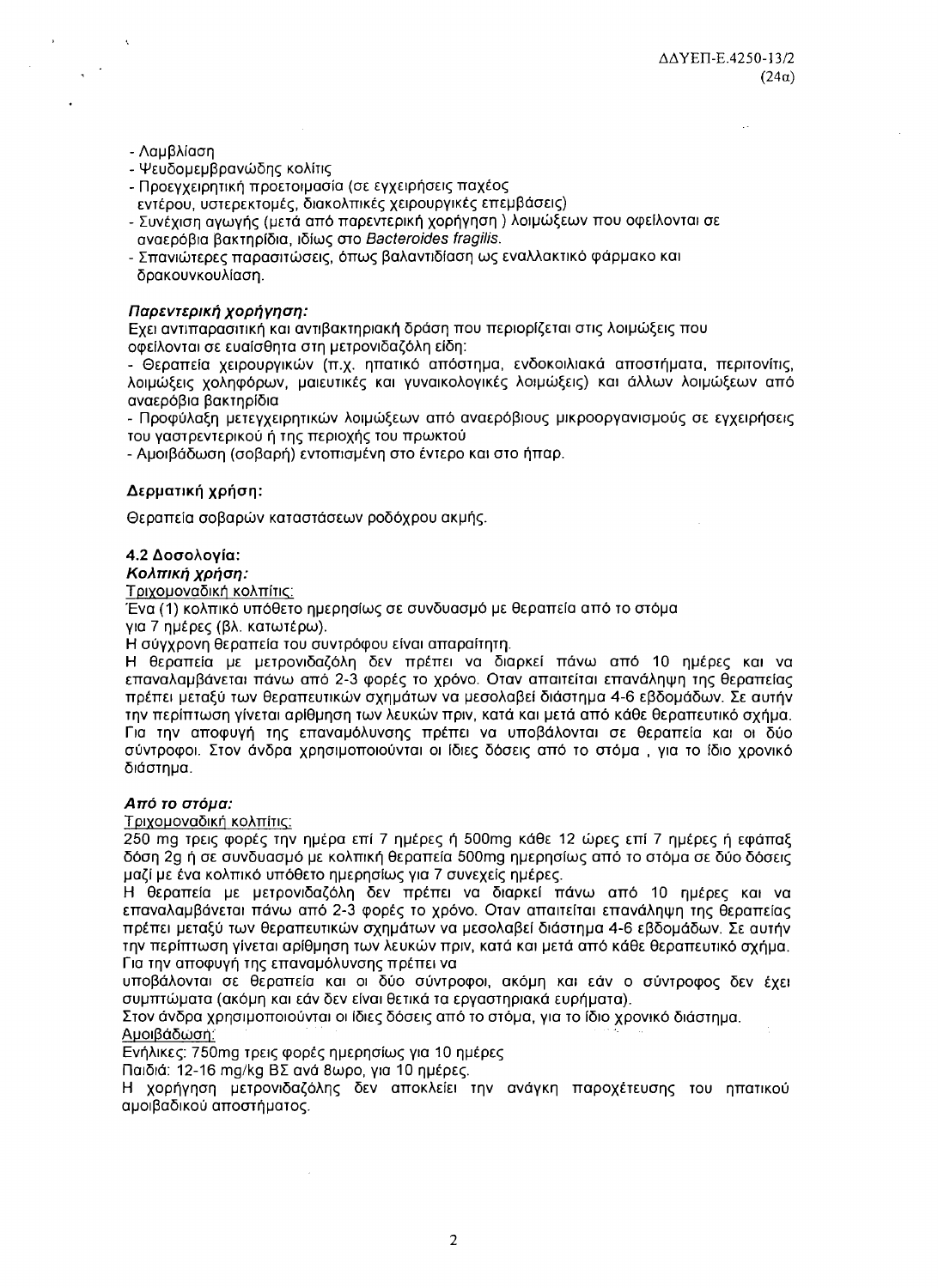Λαμβλίαση:

 $\overline{a}$ 

Εγήλικες: 250mg ανά 8ωρο επί 5-7 ημέρες ή 2g την ημέρα επί 3 συνεχείς ημέρες. Σε ανθεκτικές περιπτώσεις, 750mg τρεις φορές την ημέρα επί 14 ημέρες. Παιδιά: 5mg/kg BΣ τρεις φορές την ημέρα επί 5 ημέρες (μεγίστη δόση 300mg ημερησίως).

Αντιμετώπιση λοιμώξεων από αναερόβιους μικροοργανισμούς: 500 mg avá 8wpo.

# Παρεντερικώς:

Η παρεντερική χορήγηση της μετρονιδαζόλης περιορίζεται για τους ασθενείς, στους οποίους δεν μπορεί να χορηγηθεί από το στόμα. Χορηγείται με βραδεία ενδοφλέβια έγχυση.

Αντιμετώπιση λοιμώξεων από αναερόβιους μικροοργανισμούς:

Ενήλικες: Ως δόση εφόδου χορηγούνται 15mg/kg BΣ και μετά από 6 ώρες 7,5 mg/kg BΣ κάθε 6 ώρες, συνήθως επί 7-10 ημέρες ημερησίως (η ίδια δοσολογία μπορεί να χορηγηθεί από το στόμα, αν το επιτρέπει η κατάσταση του ασθενούς). Προφύλαξη από μετεγχειρητικές λοιμώξεις:

Η χορήγηση πρέπει να είναι βραχείας διάρκειας και συνήθως περιορίζεται στην περιεγχειρητική περίοδο για 24 ώρες και ποτέ πάνω από 48 ώρες. Ενήλικες: 15mg/kg ΒΣ με έγχυση 30-60 λεπτών, η οποία πρέπει να έχει ολοκληρωθεί 1 ώρα πριν την εγχείρηση. Στην συνέχεια 7,5mg/kg BΣ, ανά 6ωρο.

# Αμοιβάδωση:

Ενήλικες: 750 mg ανά 8ωρο. Παιδιά: 7,5 mg/kg BΣ ανά 8ωρο. Η χορήγηση μετρονιδαζόλης δεν αποκλείει την ανάγκη παροχέτευσης του ηπατικού αμοιβαδικού αποστήματος.

# Δερματική χρήση:

Εφαρμόζεται λεπτό στρώμα γέλης, κρέμας ή γαλακτώματος στις προσβεβλημένες περιοχές του δέρματος δύο φορές την ημέρα, πρωί και βράδυ. Οι πάσχουσες περιοχές πρέπει να καθαρίζονται πριν από την εφαρμογή. Η διάρκεια της αγωγής να μην υπερβαίνει τις 9 εβδομάδες. Για τη μορφή του γαλακτώματος μπορεί να παραταθεί μέχρι τις 12 εβδομάδες. Η συνέχιση της αγωγής πέραν αυτού του χρονικού διαστήματος θα αποφασισθεί από τον ιατρό ανάλονα με τη σοβαρότητα της κατάστασης.

### 4.3 Αντενδείξεις:

Υπερευαισθησία στη μετρονιδαζόλη και γενικότερα στις ιμιδαζόλες ή στα έκδοχα του προϊόντος.

# 4.4 Ιδιαίτερες προειδοποιήσεις και ιδιαίτερες προφυλάξεις κατά τη χρήση:

Η μετρονιδαζόλη χορηγείται με προσοχή σε άτομα με ιστορικό αιματολογικής δυσκρασίας. Σε αυτούς τους ασθενείς πρέπει να παρακολουθείται ο αριθμός των λευκοκυττάρων. Να αποφεύγεται σε πορφυρία.

Εάν υπάρχουν λόγοι που επιβάλλουν τη χορήγηση της μετρονιδαζόλης για μεγαλύτερο χρονικό διάστημα από αυτό που συνήθως συνιστάται, συστήνεται η διεξαγωγή αιματολογικών ελέγχων, ειδικά του αριθμού των λευκοκυττάρων τακτικά και οι ασθενείς πρέπει να παρακολουθούνται για ανεπιθύμητες ενέργειες όπως περιφερική νευροπάθεια, παραισθησίες, αταξία, ζάλη, επιληπτικούς σπασμούς.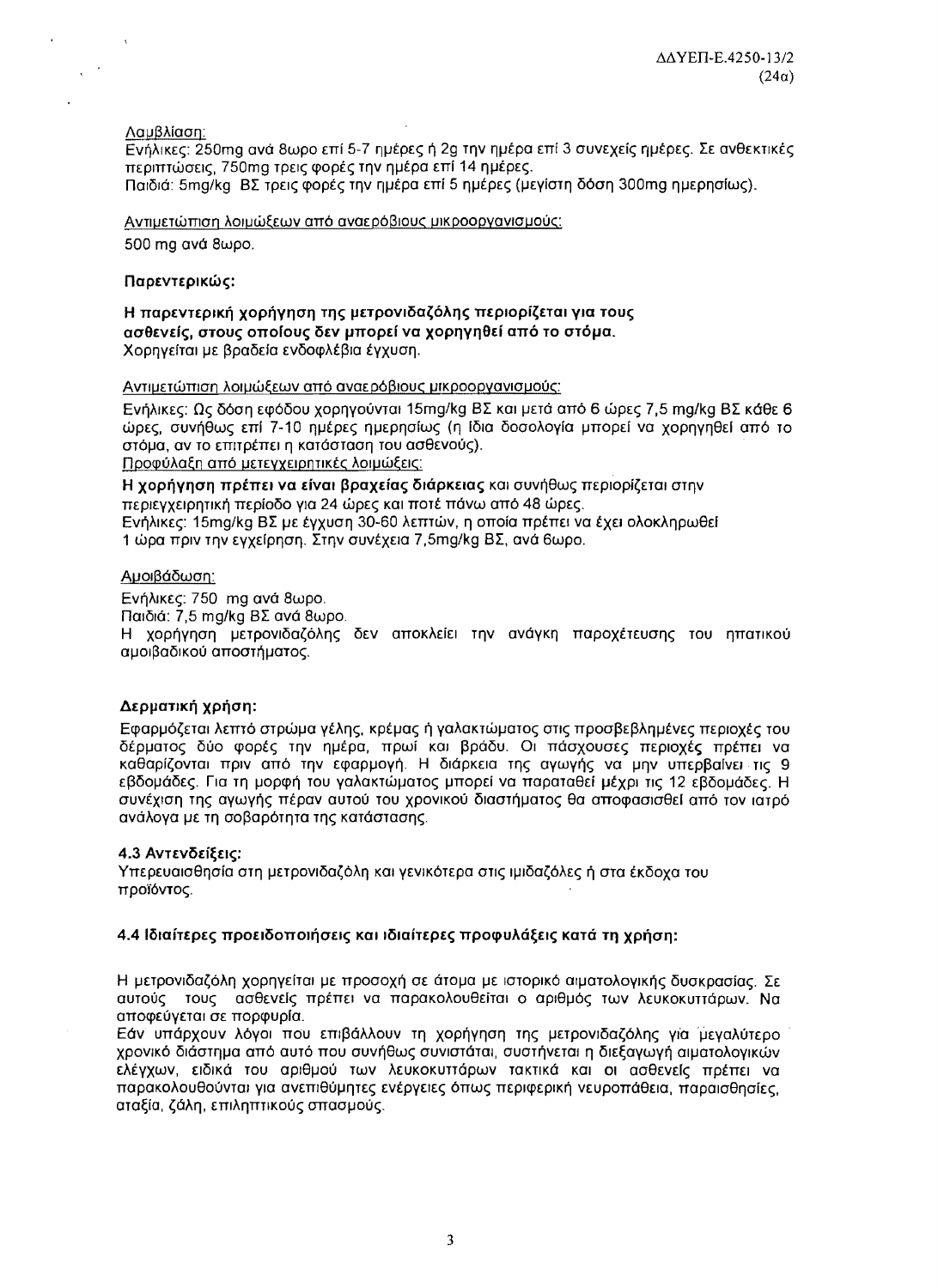Η μετρονιδαζόλη πρέπει να χορηγείται με προσοχή σε ασθενείς με ενεργά ή βαριάς μορφής χρόνια νοσήματα του περιφερικού ή του Κ.Ν.Σ., επειδή υπάρχει κίνδυνος επιδείνωσης.

Η μετρονιδαζόλη είναι καλά ανεκτή από τους ηλικιωμένους. Ωστόσο, λόγω μιας φαρμακοκινητικής μελέτης συστήνεται προσοχή όταν χορηγούνται μεγάλες δόσεις σε αυτήν την ομάδα ασθενών.

Κατά τη θεραπεία με μετρονιδαζόλη μπορεί τα ούρα να εμφανίζονται ερυθρά (λόγω του μεταβολίτη της μετρονιδαζόλης).

Συστήνεται προσοχή κατά τη χορήνηση σε ασθενείς με σοβαρή ηπατική βλάβη, ή με ηπατική εγκεφαλοπάθεια. Σε ασθενείς με μη αντιρροπουμένη κίρρωση ήπατος η δόση πρέπει να μειώνεται στο ήμισυ της συνήθους δόσεως, λόγω αυξημένου κινδύνου ανεπιθυμήτων ενερνειών.

Η ταυτόχρονη χρήση κολπικών υποθέτων με προφυλακτικό ή διάφραγμα μπορεί να αυξήσει τον κίνδυνο ρήξης του ελαστικού.

Συνιστάται οι ασθενείς που χρησιμοποιούν σκευάσματα μετρονιδαζόλης για τοπική εξωτερική χρήση να αποφεύγουν ή να περιορίζουν στο ελάχιστο την υπερβολική έκθεση των θεραπευομένων περιοχών του δέρματος στον ήλιο ή σε τεχνητές πηγές υπεριώδους ακτινοβολίας

Τα σκευάσματα για δερματική χρήση δεν πρέπει να εφαρμόζονται πλησίον της περιοχής των οφθαλμών.

# 4.5 Αλληλεπιδράσεις με άλλα φάρμακα και άλλες μορφές αλληλεπίδρασης:

- Από του στόματος αντιπηκτική αγωγή (τύπου βαρφαρίνης): Ενίσχυση της αντιπηκτικής δράσης και αυξημένος κίνδυνος αιμορραγιών, που προκαλείται από το μειωμένο μεταβολισμό στο ήπαρ. Σε περίπτωση συγχορήγησης, πρέπει να παρακολουθείται πιο συχνά ο χρόνος προθρομβίνης και κατά τη διάρκεια της θεραπείας με μετρονιδαζόλη πρέπει να προσαρμόζεται η αντιπηκτική αγωγή.
- Λίθιο: Η μετρονιδαζόλη μπορεί να αυξήσει τα επίπεδα του λιθίου στο πλάσμα. Σε ασθενείς οι οποίοι βρίσκονται υπό αγωγή με λίθιο ενώ λαμβάνουν μετρονιδαζόλη, πρέπει να παρακολουθούνται οι συγκεντρώσεις λιθίου στο πλάσμα, η κρεατινίνη και οι ηλεκτρολύτες.
- Κυκλοσπορίνη: Κίνδυνος αύξησης των επιπέδων κυκλοσπορίνης στον ορό. Εφόσον η συγχορήγηση θεωρείται αναγκαία, πρέπει να παρακολουθούνται στενά η κρεατινίνη και η κυκλοσπορίνη στον ορό.
- Φαινοβαρβιτάλη και φαινυτοΐνη: Η φαινοβαρβιτάλη και η φαινυτοΐνη επιταχύνουν το μεταβολισμό της μετρονιδαζόλης με αποτέλεσμα οι συγκεντρώσεις της στο πλάσμα να είναι μικρότερες από τις αναμενόμενες. Η μετρονιδαζόλη μπορεί να μειώσει την ολική κάθαρση της φαινυτοΐνης με αποτέλεσμα επιμήκυνση του χρόνου ημίσειας ζωής της.
- Σιμετιδίνη: Η σιμετιδίνη αναστέλλει το μεταβολισμό της μετρονιδαζόλης, οπότε εμφανίζονται αυξημένα επίπεδα στο πλάσμα.
- 5-φθοριοουρακίλη: Σε συγχορήγηση με 5-φθοριοουρακίλη ελαττώνεται η κάθαρση της 5φθοριοουρακίλης οδηγώντας σε αύξηση της τοξικότητάς της.
- · Οταν λαμβάνεται μαζί με οινόπνευμα προκαλεί την εμφάνιση αντίδρασης τύπου δισουλφιράμης (όπως έξαψη, έμετος, ταχυκαρδία). Κατά συνέπεια πρέπει να αποφεύγεται η σύγχρονη λήψη μετρονιδαζόλης με οινοπνευματώδη αλκοολούχα-ποτά, καθώς και φάρμακα που περιέχουν οινόμνευμα αλκοόλη.
- Ψυχωσικές αντιδράσεις έχουν αναφερθεί σε ασθενείς μετά από ταυτόχρονη συστηματική χορήγηση μετρονιδαζόλης και δισουλφιράμης.
- Βουσουλφάνη: Η μετρονιδαζόλη ενδέχεται να αυξήσει τα επίπεδα της βουσουλφάνης στο πλάσμα, γεγονός που μπορεί να προκαλέσει σοβαρή τοξικότητα από τη βουσουλφάνη.

Αλληλεπιδράσεις με τοπικώς εφαρμοζόμενη μετρονιδαζόλη δεν αναμένονται.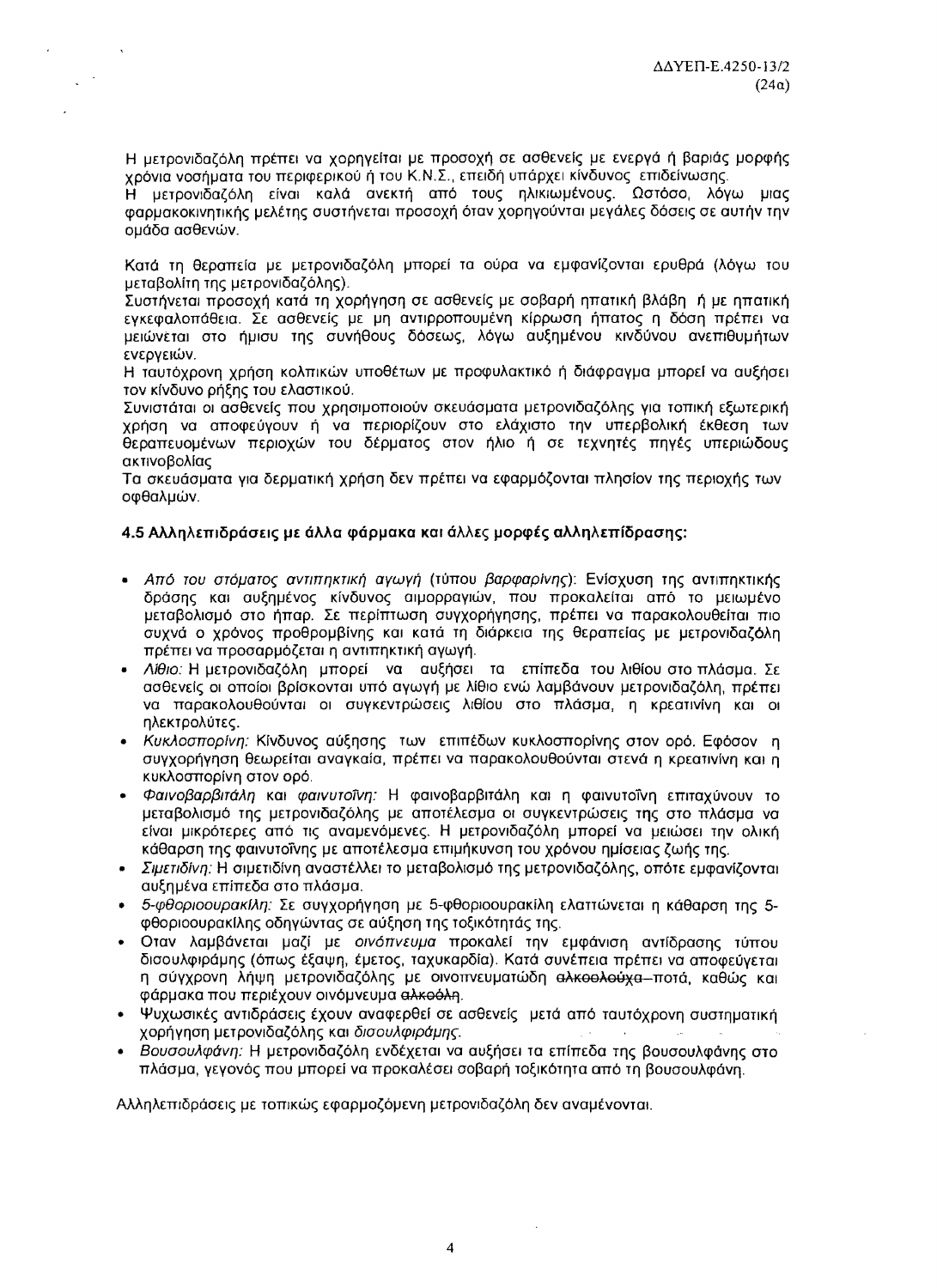### 4.6 Κύηση και γαλουχία:

Η μετρονιδαζόλη διαπερνά τον πλακούντα και εισέρχεται ταχέως στην κυκλοφορία του εμβρύου. Η υπάρχουσα εμπειρία για τη χρήση της μετρονιδαζόλης κατά την κύηση είναι ανεπαρκής. Η μετρονιδαζόλη χορηγούμενη στα πειραματόζωα σε μεγάλες δόσεις εμφανίζει τερατογόνο δράση.

Κατά τη συστηματική χορήγηση η μετρονιδαζόλη απεκκρίνεται στο μητρικό γάλα σε συγκεντρώσεις ίσες με αυτές του πλάσματος.

Η μετρονιδαζόλη δεν πρέπει να χορηγείται κατά την περίοδο της κύησης και της γαλουχίας, εκτός εάν κριθεί απολύτως απαραίτητο.

Τα επίπεδα της μετρονιδαζόλης στο αίμα μετά από τοπική εξωτερική εφαρμογή είναι σαφώς χαμηλότερα εκείνων που επιτυγχάνονται μετά την παρεντερική ή την από του στόματος χορήγηση. Η τοπική χρήση της μετρονιδαζόλης κατά την κύηση και τη γαλουχία θα πρέπει να γίνεται αφού σταθμισθούν τα αναμενόμενα οφέλη για τη μητέρα σε σχέση με τους πιθανούς κινδύνους για το έμβρυο και το νεογνό.

### 4.7 Επίδραση στην ικανότητα οδήγησης και χειρισμού μηχανημάτων:

Οι ασθενείς θα πρέπει να προειδοποιούνται για το ενδεχόμενο εμφάνισης σύγχυσης, ζάλης, ψευδαισθήσεων, σπασμών ή παροδικών διαταραχών της όρασης και να τους συστήνεται να μην οδηγούν ή χειρίζονται μηχανήματα εφόσον εμφανισθούν τέτοια συμπτώματα. Πρέπει επίσης να λαμβάνονται υπόψη οι πιθανές αλληλεπιδράσεις με τη δισουλφιράμη ή/και το οινόπνευμα.

#### 4.8 Ανεπιθύμητες ενέργειες:

### • Γαστρεντερικές διαταραχές:

Επιγαστρικό άλγος, ναυτία, έμετος, διάρροια, στοματίτιδα, γλωσσίτιδα, στοματική βλεννογονίτιδα, μεταλλική γεύση, διαταραχές της γεύσης, ανορεξία, ξηροστομία, σε εξαιρετικές περιπτώσεις αναστρέψιμη παγκρεατίτιδα.

### • Αντιδράσεις υπερευαισθησίας:

Εξάνθημα, κνίδωση, τοπικό αίσθημα καύσου, κνησμός, ερυθρότητα, πυρετός, αγγειοοίδημα, σε εξαιρετικές περιπτώσεις αναφυλακτικό shock, πολύ σπάνια φλυκταινώδη εξανθήματα.

#### • Περιφερικό και Κ.Ν.Σ. :

Κεφαλαλγίες, σπασμοί, ζάλη, ίλιγγος, λήθαργος, περιφερική αισθητική νευροπάθεια.

Σε πολύ σπάνιες περιπτώσεις αναφέρθηκαν εγκεφαλοπάθεια (π.χ. σύγχυση) και υποξύ παρεγκεφαλιδικό σύνδρομο (π.χ. αταξία, δυσαρθρία, διαταραχή της βάδισης, νυσταγμός και τρόμος), τα οποία εξαφανίζονται με τη διακοπή του φαρμάκου.

### • Ψυχιατρικές διαταραχές:

Ψυχωσικές διαταραχές συμπεριλαμβανομένων σύγχυσης και ψευδαισθήσεων.

### • Οπτικές διαταραχές:

Παροδικά, διαταραχές της όρασης όπως διπλωπία, μυωπία..

#### • Αιματολογικές διαταραχές:

Πολύ σπάνια έχουν αναφερθεί περιπτώσεις ακοκκιοκυτταραιμίας, ουδετεροπενίας και θρομβοκυτταροπενίας, όπως και λευκοπενία (αναστρέψιμη).

#### • Ήπαρ:

Πολύ σπάνια έχουν αναφερθεί περιπτώσεις αναστρέψιμης, μη φυσιολογικής λειτουργίας του ήπατος και χολοστατική ηπατίτιδα.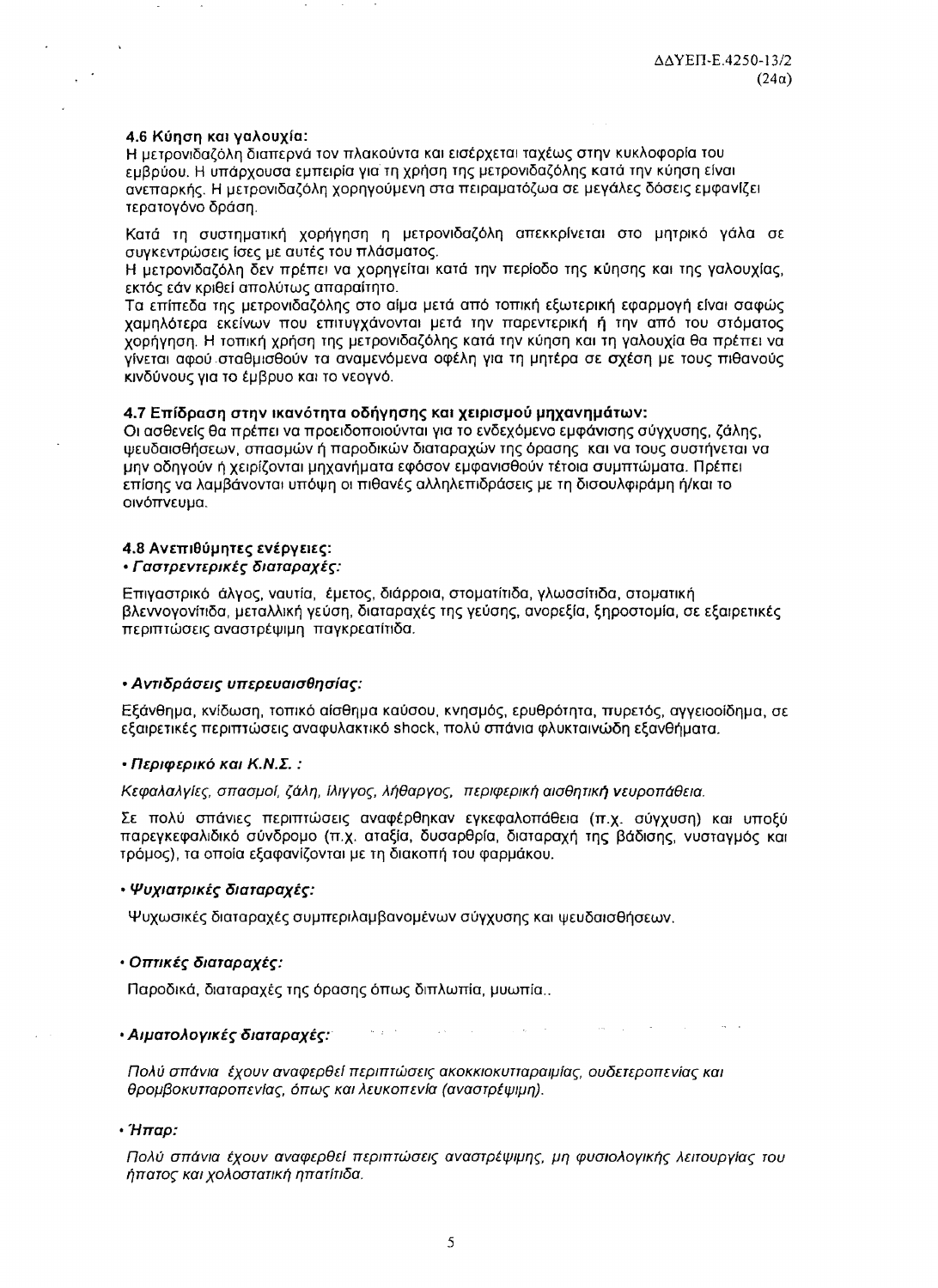# • Άλλες:

### Δυσουρία, κυστίτιδα.

Κατά τη δερματική χρήση η μετρονιδαζόλη απορροφάται ελάχιστα και η συγκέντρωσή της στο πλάσμα είναι αμελητέα. Οι ανεπιθύμητες ενέργειες που αναφέρθηκαν παραπάνω με τη συστηματική χορήγηση δεν έχουν αναφερθεί με την τοπική χορήγηση, αναφέρθηκαν όμως δακρύρροια, όταν εφαρμόζεται πλησίον των οφθαλμών, παροδική ερυθρότητα και ελαφρά ξηρότητα, έγκαυμα και ερεθισμός του δέρματος.

# 4.9 Υπερδοσολογία:

Έχουν αναφερθεί-περιπτώσεις υπερδοσολογίας εκ λάθους, καθώς και για λόγους αυτοκτονίας με από του στόματος χορηγούμενες εφάπαξ δόσεις μέχρι και 12 g μετρονιδαζόλης. Τα συμπτώματα περιορίσθηκαν σε έμετο, αταξία και ελαφράς μορφής αποπροσανατολισμό. Δεν υπάρχει κάποιο ειδικό αντίδοτο για την αντιμετώπιση της υπερδοσολογίας από μετρονιδαζόλη. Σε περίπτωση που υπάρχει υποψία για μεγάλης έκτασης δηλητηρίαση. θα πρέπει να εφαρμόζεται συμπτωματική και υποστηρικτική αντιμετώπιση. Υπερδοσολογία από τοπική εξωτερική εφαρμογή είναι εξαιρετικά απίθανο να συμβεί. Σε

περίπτωση υπερδοσολογίας το φάρμακο πρέπει να απομακρύνεται με έκπλυση με χλιαρό νερό.

# 5. ΦΑΡΜΑΚΟΛΟΓΙΚΕΣ ΙΔΙΟΤΗΤΕΣ:

Κωδικός ΑΤΟ: Ρ01ΑΒ01 Αντιπαρασιτικό/ αντιπρωτοζωικό J01XD01 Αντιβακτηριακό για συστηματική χορήγηση G01AF01 Αντιμικροβιακό ουροποιογεννητικού συστήματος D06BX01 Χημειοθεραπευτικό για τοπική χρήση.

### 5.1 Φαρμακοδυναμικές ιδιότητες:

Αντιμικροβιακό της ομάδας των νίτρο -5- ιμιδαζολίων.

### Αντιμικροβιακό φάσμα

-Συνήθως ευαίσθητα είδη (ποσοστό πάνω από 90%)

Peptostreptococcus, Clostridium perfrigens, Clostridium difficile, Clostridium sp., Bacteroides sp., Prevotella, Fusobacterium, Veillonella. -Ανθεκτικά είδη (περίπου κατά 50%)

Propionibacterium, Actinomyces, Mobiluncus -Είδη που δεν είναι πάντα ευαίσθητα (το ποσοστό τους ποικίλλει. Η ευαισθησία δεν μπορεί να προσδιοριστεί χωρίς αντιβιόγραμμα)

Bifidobacterium, Eubacterium -Αντιπαρασιτική δράση

# Entamoeba histolytica. Trichomonas vaginalis. Giardia intestinalis

Η μετρονιδαζόλη χρησιμοποιείται από πολλά χρόνια για τη θεραπεία των τριχομοναδικών λοιμώξεων του ουροποιογεννητικού συστήματος, την αμοιβάδωση και τη λαμβλίαση. Είναι πλέον γνωστό ότι η μετρονιδαζόλη δρα αποτελεσματικώς και επί των υποχρεωτικώς αναεροβίων μικροβίων, των οποίων η ελαχίστη ανασταλτική πυκνότης και η ελαχίστη βακτηριοκτόνος συμπίπτουν με αποτέλεσμα την ταχύτατη θεραπευτική ανταπόκριση. Η μετρονιδαζόλη δεν έχει άμεση δράση έναντι των αεροβίων μικροοργανισμών. Τα αερόβια μικρόβια παραμένουν ανεπηρέαστα από τις συγκεντρώσεις της μετρονιδαζόλης στους ιστούς. Εμπειρία από ασθενείς οι οποίοι θεραπεύτηκαν με μετρονιδαζόλη έδειξε ότι είναι καλώς ανεκτή και ότι τα επίπεδα του φαρμάκου στο αίμα και τους ιστούς είναι κατά πολύ υψηλότερα από εκείνα τα οποία θεωρητικώς απαιτούνται για μία επιτυχή αντιμικροβιακή θεραπεία.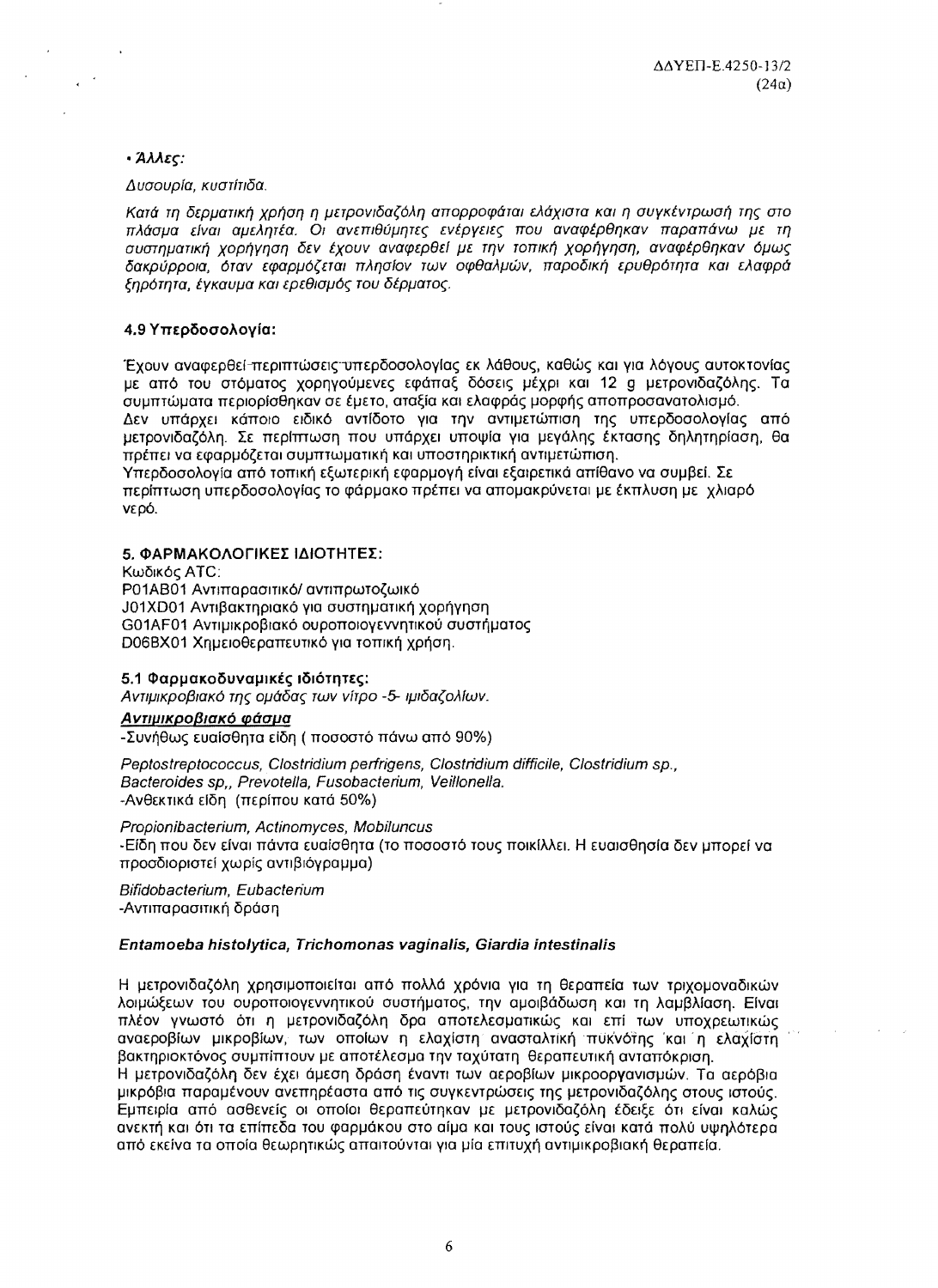Επιπλέον η μετρονιδαζόλη είναι ικανή να περάσει τον αιματοεγκεφαλικό φραγμό και οι θεραπευτικές συγκεντρώσεις στα περισσότερα υγρά του σώματος (π.χ. σίελο, χολή, ούρα, αμνιακό υγρό, γάλα και πύον αποστηματικών κοιλοτήτων) είναι ιδιαίτερα υψηλές.

Ο μηχανισμός δράσης της μετρονιδαζόλης στη ροδόχρου ακμή παραμένει άγνωστος, αλλά τα διαθέσιμα φαρμακολογικά δεδομένα υποδηλώνουν ότι η δραστικότητά της βασίζεται στην αντιβακτηριακή και/ ή αντιφλεγμονώδη δράση.

# 5.2 Φαρμακοκινητικές ιδιότητες:

### Ενέσιμο διάλυμα:

 $\sim 10$ 

 $\sim$   $\sim$ 

 $\mathbf{r}$ 

 $\sim$   $\sim$   $\sim$ 

Κατανομή: 500mg μετρονιδαζόλης χορηγούμενη ενδοφλεβίως με εφάπαξ έγχυση δίνει σε 20 λεπτά μέση συγκέντρωση 18μg/ml.

Εγχυση κάθε 8 ώρες δίνει μέση συγκέντρωση 18μg/ml.

Εγχυση κάθε 12 ώρες δίνει μέση συγκέντρωση 13μg/ml.

Χρόνος ημίσειας ζωής: 8-10 ώρες.

Σύνδεση με πρωτεΐνες: Ασθενής, λιγώτερο του 10%.

Η διάχυση είναι ταχεία και σημαντική στους πνεύμονες, τα νεφρά, το ήπαρ, το δέρμα,

τη χολή, το σίελο, τα σωματικά υγρά και κολπικά υγρά.

Περνά το φραγμό του πλακούντα και ανιχνεύεται στο μητρικό γάλα.

Μεταβολισμός: Δίνει δύο μεταβολίτες που έχουν αντιβακτηριακή δράση 10 έως 30%, Αποβολή: Συγκεντρώνεται στο ήπαρ και στη χολή.

Αποβάλλεται κυρίως με τα ούρα (60-80%), περίπου σε ποσοστό 20%.

αμετάβλητη και χρωματίζει τα ούρα ερυθρά ή καφέ.

Αποβάλλεται σε μικρό βαθμό από τα κόπρανα (6-15%). Σε περίπτωση αιμοδιύλισης η μετρονιδαζόλη αποβάλλεται ταχέως και ο χρόνος ημίσειας ζωής ελαττώνεται σε 2<sup>1/2</sup> h.

# Χορήγηση από το στόμα:

Ταχεία απορρόφηση, το 80% σε 1 περίπου ώρα. Οι μέγιστες συγκεντρώσεις προσομοιάζουν με αυτές μετά από ενδοφλέβια χορήγηση ομοίων δόσεων και επιτυγχάνονται από 20 λεπτά έως 3 ώρες.

Η βιοδιαθεσιμότητα μετά από χορήγηση από το στόμα είναι 100%. Δεν μεταβάλλεται σημαντικά με συγχορήγηση τροφής. Κατανομή: Χορήγηση μιας δόσης 500mg δίνει μετά από 1h μέση μέγιστη συγκέντρωση 10μg/ml. Χρόνος ημίσειας ζωής: 8-10 h.

Σύνδεση με πρωτεΐνες: Ασθενής, μικρότερη του 20%.

Ογκος κατανομής: Περίπου 40 λίτρα.

Βιομεταβολισμός: Δίνει δύο βασικούς μεταβολίτες με οξείδωση.

-αλκαλικός μεταβολίτης με αντιβακτηριακή δράση σε αναερόβιους μικροοργανισμούς περίπου 30% από αυτή της μετρονιδαζόλης και χρόνου ημίσειας ζωής 11 ώρες περίπου,

-οξικός μεταβολίτης με αντιβακτηριακή δράση περίπου 5% της μετρονιδαζόλης. Αποβολή: Κυρίως από τα ούρα, όπου η μετρονιδαζόλη και οι οξειδωμένοι μεταβολίτες είναι περίπου το 60-80% της χορηγηθείσας δόσης. Συγκεντρώνεται κυρίως στο ήπαρ και στη χολή.

# Κολπική χορήγηση:

Μετά από χορήγηση μέσω της κολπικής οδού, η συστηματική δράση είναι χαμηλή. Ο χρόνος ημίσειας ζωής είναι 8 έως 10 ώρες.

### Δερματική χρήση:

Μετά την τοπική χρήση 1 μόνο γραμμαρίου δερματικού γαλακτώματος μετρονιδαζόλης στο πρόσωπο δώδεκα φυσιολογικών ανθρώπων, αναφέρθηκαν μέσα ανώτατα επίπεδα μετρονιδαζόλης στον ορό της τάξεως των 34,4 ng m<sup>r1</sup> (διακύμανση: 19,7 έως 63,8 ng m<sup>r1</sup>).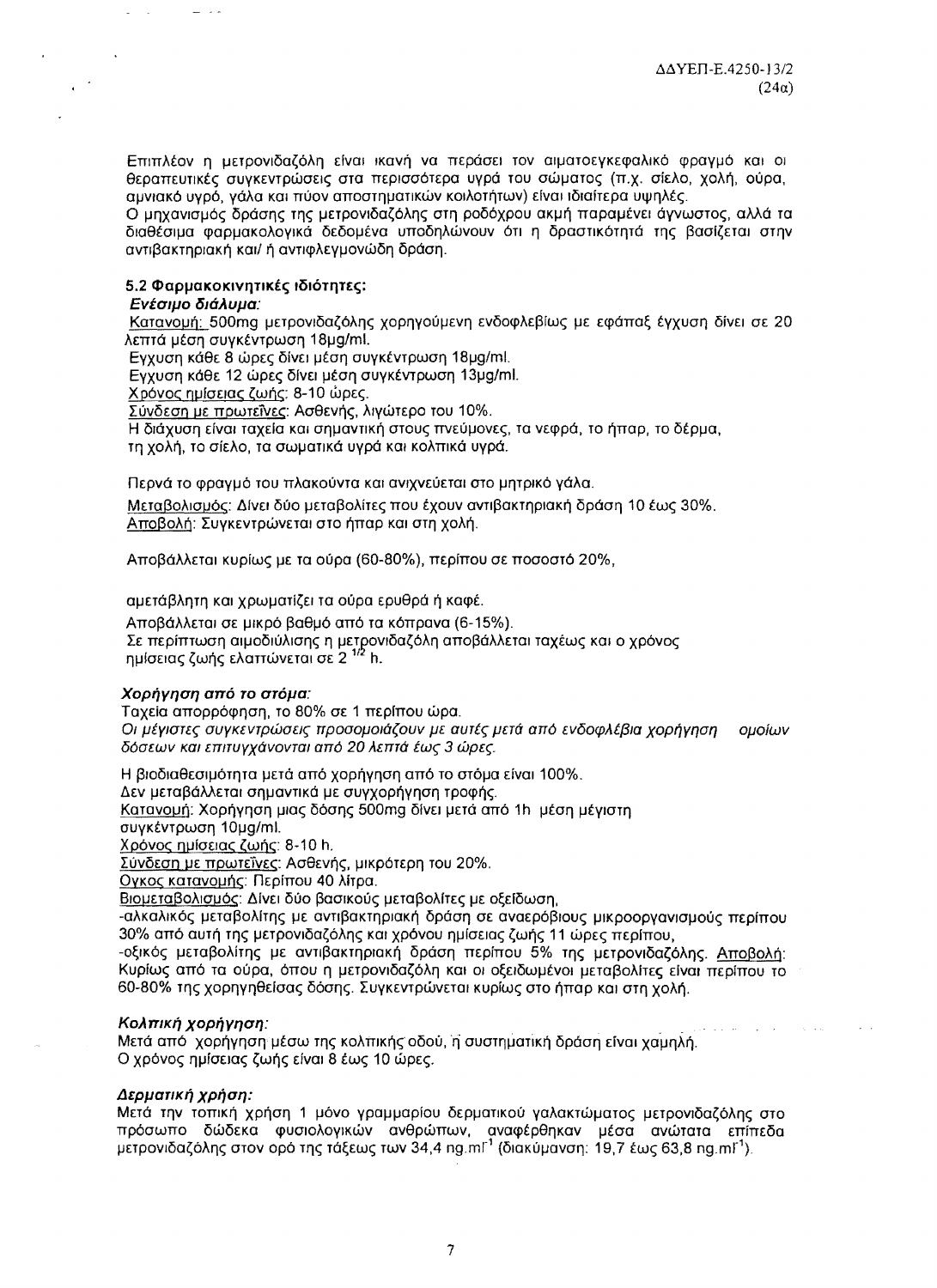Η τιμή αυτή είναι μικρότερη του 0,5% των μέσων ανώτατων επιπέδων μετρονιδαζόλης στον ορό στα ίδια άτομα μετά τη χορήγηση ενός μόνο από του στόματος δισκίου μετρονιδαζόλης 250 mg (μέση τιμή C<sub>max</sub> = 7248 ng.ml<sup>-1</sup>, διακύμανση: 4270 έως 13970 ng.ml<sup>-1</sup>). Οι χρόνοι Τ<sub>ιag</sub> και T<sub>max</sub> για τη μετρονιδαζόλη μετά την τοπική χρήση γαλακτώματος είχαν παραταθεί σημαντικά (p < 0,05) σε σύγκριση με την από του στόματος χρήση.

Μετά την τοπική χρήση δερματικού γαλακτώματος, τα επίπεδα του υδροξυμεταβολίτη στον ορό ήταν κάτω του ποσοτικά προσδιορίσιμου ορίου της ανάλυσης του φαρμάκου (< 9,6 ng.ml<sup>-1</sup>) για την πλειοψηφία των χρονικών σημείων. Ο υδροξυμεταβολίτης C<sub>max</sub> μετά την τοπική εφαρμογή του γαλακτώματος κυμαινόταν κάτω του ποσοτικά προσδιορίσιμου ορίου έως 17,3 ng.ml<sup>-1</sup>

Η AUC μετά από την τοπική χρήση 1 γραμμαρίου μετρονιδαζόλης ήταν 1,4% της AUC μίας εφάπαξ από του στόματος δόσης μετρονιδαζόλης των 250 mg (μέσος όρος = 971,1 ng.hr.mi<sup>-</sup> και κατά προσέγγιση 67207 ng.hr.ml<sup>-1</sup>, αντίστοιχα).

Μετά την εφαρμογή γέλης 0,75% η μέγιστη συγκέντρωση στο πλάσμα είναι 66ng/ml., περίπου 100 φορές μικρότερη αυτής που επιτυγχάνεται μετά από μία εφάπαξ δόση από το στόμα 250 mg.

Μετά από εφαρμογή 1g κρέμας στο πρόσωπο η μέση συγκέντρωση στο πλάσμα είναι 32,9ng/ml., περίπου 100 φορές μικρότερη αυτής που επιτυγχάνεται μετά από μία εφάπαξ δόση από το στόμα 250 mg. Οι μέγιστες συγκεντρώσεις επιτυγχάνονται σε χρόνο μεταξύ 6 και 24 ωρών, ενώ μετά από του στόματος χορήγηση επιτυγχάνονται σε χρόνο μεταξύ 0,25 και 4 ωρών.

# 5.3 Προκλινικά στοιχεία για την ασφάλεια:

Η μετρονιδαζόλη χορηγούμενη στα πειραματόζωα σε μεγάλες δόσεις εμφανίζει τερατογόνο δράση.

Η μεταλλαξιογόνος δραστηριότητα της μετρονιδαζόλης έχει αποδειχθεί σε σειρά συστημάτων βακτηριακών δοκιμασιών *in vitro.* 

Σε δοκιμασίες in νίνο, δεν προκάλεσε την δημιουργία μικροπυρήνων στα πολυχρωμόφιλα ερυθροκύτταρα του μυελού των οστών σε ποντικούς που υπεβλήθησαν σε ενδοπεριτοναϊκή ή από του στόματος θεραπεία με δόσεις έως 1500 και 2000 mg.kg<sup>-1</sup> αντίστοιχα, θεραπεία κατά την οποία υπήρχαν εμφανή σημεία κλινικής τοξικότητας. Σε μελέτη καλλιέργειας των λεμφοκυττάρων του περιφερικού αίματος του ανθρώπου για την πρόκληση αλλοιώσεων στα χρωμοσώματα, η μετρονιδαζόλη δεν φάνηκε να προκαλεί αλλοιώσεις σε καλλιέργειες λεμφοκυττάρων του περιφερικού αίματος του ανθρώπου, με μέγιστη τιμή δοκιμασίας τα 10 mM, απουσία ή παρουσία μεταβολικής ενεργοποίησης.

Η δραστηριότητα της μετρονιδαζόλης ως καρκινογόνου παράγοντα κατά την από του στόματος χορήγηση έχει μελετηθεί σε αρουραίους, ποντικούς και hamsters. Οι σχετικές μελέτες έδειξαν πως η από του στόματος χορηγούμενη μετρονιδαζόλη αποτελεί παράγοντα αυξημένης συχνότητας όγκων στους πνεύμονες σε ποντικούς και πιθανόν και άλλων όγκων, συμπεριλαμβανομένων αυτών στο ήπαρ στους αρουραίους. Αντίστροφα, σε δύο δια βίου μελέτες καρκινογένεσης σε hamsters δεν διαπιστώθηκε ο ίδιος συσχετισμός. Επιπλέον, σε μία μελέτη διαπιστώθηκε σημαντική αύξηση όγκων στο δέρμα από υπεριώδεις ακτίνες σε ποντικούς χωρίς τριχωτό που ακολουθούσαν ενδοπεριτοναϊκή θεραπεία με μετρονιδαζόλη (15 μg ανά g σωματικού βάρους και ανά ημέρα για 28 εβδομάδες).

Η σημασία αυτών των αποτελεσμάτων για την εξωτερική χρήση της μετρονιδαζόλης για τη θεραπεία της ροδόχρου ακμής δεν έχει αποσαφηνιστεί και μετά από δεκάδες περιπτώσεις συστηματικής χρήσης της ουσίας, δεν έχουν δημοσιευτεί στοιχεία που να υποδηλώνουν πως η μετρονιδαζόλη σχετίζεται με δυναμικό καρκινογένεσης στον άνθρωπο. Παρ' όλο που η σπουδαιότητα αυτού δεν έχει αποσαφηνιστεί για τον άνθρωπο, θα πρέπει να συστήνεται στους ασθενείς να αποφεύγουν ή να περιορίζουν στο ελάχιστο την υπερβολική έκθεση των περιοχών που θεραπεύονται με μετρονιδαζόλη στον ήλιο ή την έκθεση αυτών σε τεχνητές πηγές υπεριώδους ακτινοβολίας, όπως τα μηχανήματα τεχνητού μαυρίσματος.

Δεν παρατηρήθηκαν σημεία πρωτοπαθούς δερματικού ερεθισμού σε κουνέλια μετά την εφ' άπαξ δερματική χρήση του γαλακτώματος μετρονιδαζόλης εντός 24ωρου σε αποξεσμένο και μη αποξεσμένο δέρμα το οποίο έχει υποστεί επίδεση.

### 6. ΦΑΡΜΑΚΕΥΤΙΚΑ ΣΤΟΙΧΕΙΑ:

#### 6.1 Κατάλογος με τα έκδοχα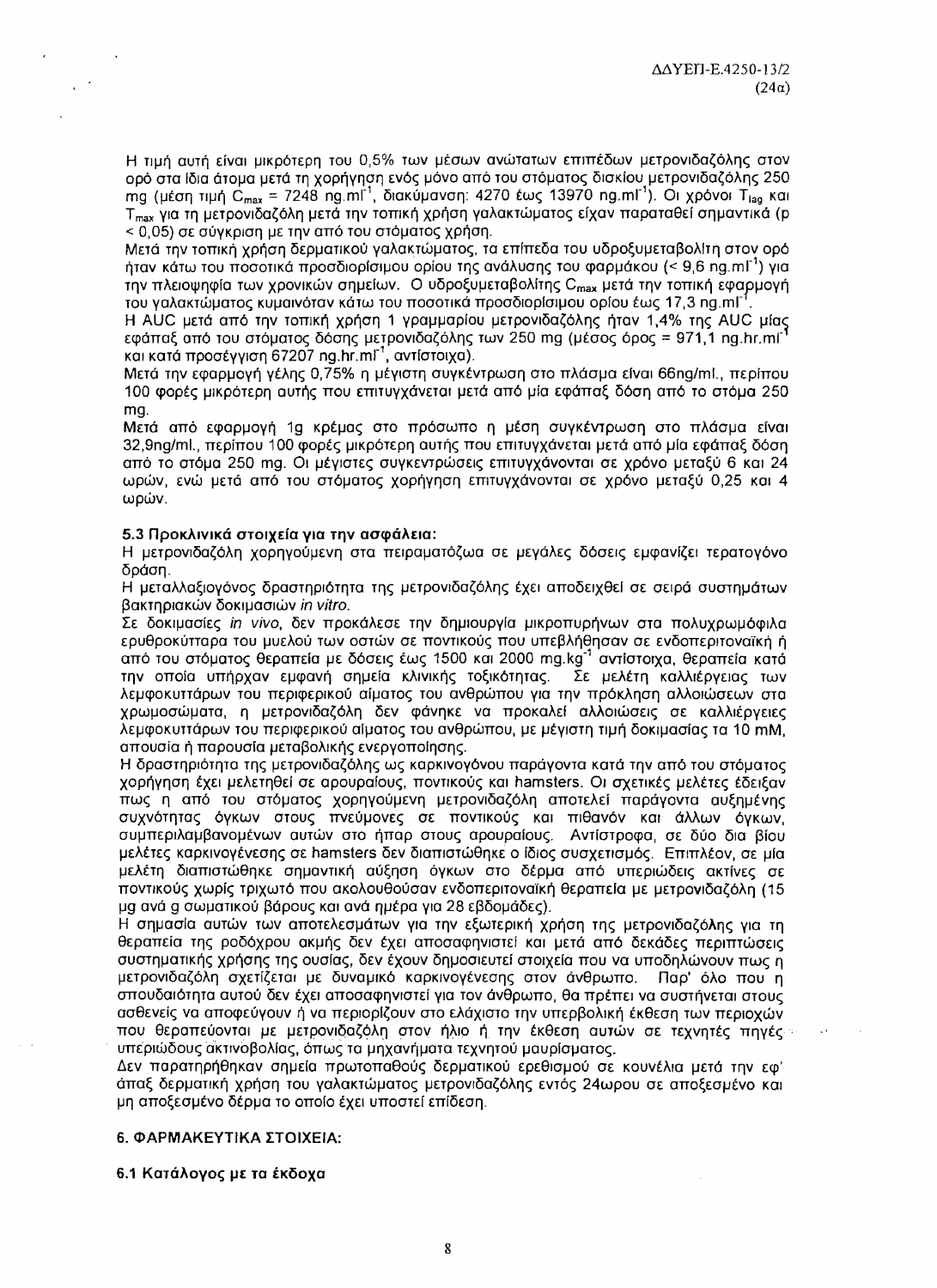6.2 Ασυμβατότητες

6.3 Διάρκεια ζωής

6.4 Ιδιαίτερες προφυλάξεις κατά τη φύλαξη του προϊόντος

6.5 Φύση και συστατικά του περιέκτη

6.6 Οδηγίες χρήσης / χειρισμού μηχανημάτων Όπως αναφέρεται στο κεφάλαιο 4.2 Δοσολογία

6.7 Κάτοχος της άδειας κυκλοφορίας

7. ΑΡΙΘΜΟΣ ΑΔΕΙΑΣ ΚΥΚΛΟΦΟΡΙΑΣ:

8. ΗΜΕΡΟΜΗΝΙΑ ΤΗΣ ΠΡΩΤΗΣ ΑΔΕΙΑΣ/ ΑΝΑΝΕΩΣΗΣ ΤΗΣ ΑΔΕΙΑΣ ΚΥΚΛΟΦΟΡΙΑΣ:

9. ΗΜΕΡΟΜΗΝΙΑ ΤΗΣ (ΜΕΡΙΚΗΣ) ΑΝΑΘΕΩΡΗΣΗΣ ΤΟΥ ΚΕΙΜΕΝΟΥ:

2. Το Φύλλο Οδηγιών για το Χρήστη φαρμακευτικών προϊόντων που περιέχουν δραστικό συστατικό METRONIDAZOLE, ορίζεται ως εξής:

### ΦΥΛΛΟ ΟΛΗΓΙΩΝ ΓΙΑ ΤΟ ΧΡΗΣΤΗ ΤΩΝ ΠΡΟΪΟΝΤΩΝ ΠΟΥ ΠΕΡΙΕΧΟΥΝ ΩΣ ΔΡΑΣΤΙΚΟ ΣΥΣΤΑΤΙΚΟ «METRONIDAZOLE»

| 1. ΠΡΟΣΔΙΟΡΙΣΜΟΣ ΤΟΥ ΦΑΡΜΑΚΕΥΤΙΚΟΥ ΠΡΟΪΟΝΤΟΣ |  |  |  |
|----------------------------------------------|--|--|--|
|                                              |  |  |  |

Metronidazole

κολπική, δερματική

1.1 Ovouaoía:

1.2 Σύνθεση: Δραστική ουσία: Έκδοχα: 1.3 Φαρμακοτεχνική μορφή:

- 1.4 Περιεκτικότητα σε δραστική ουσία:
- 1.5 Περιγραφή Συσκευασία:
- 1.6 Φαρμακοθεραπευτική κατηγορία:

Αντιπαρασιτικό/αντιπρωτοζωικό / Αντιμικροβιακό ουροποιογεννητικού συστήματος Χημειοθεραπευτικό για τοπική χρήση.

المحافظ المتحدث

Για χορήγηση από του στόματος, παρεντερική,

- 1.7 Υπεύθυνος κυκλοφορίας:
- 1.8 Παρασκευαστής- Συσκευαστής:

# 2. ΤΙ ΠΡΕΠΕΙ ΝΑ ΓΝΩΡΙΖΕΤΕ ΓΙΑ ΤΟ ΦΑΡΜΑΚΟ ΠΟΥ ΣΑΣ ΧΟΡΗΓΗΣΕ Ο ΓΙΑΤΡΟΣ ΣΑΣ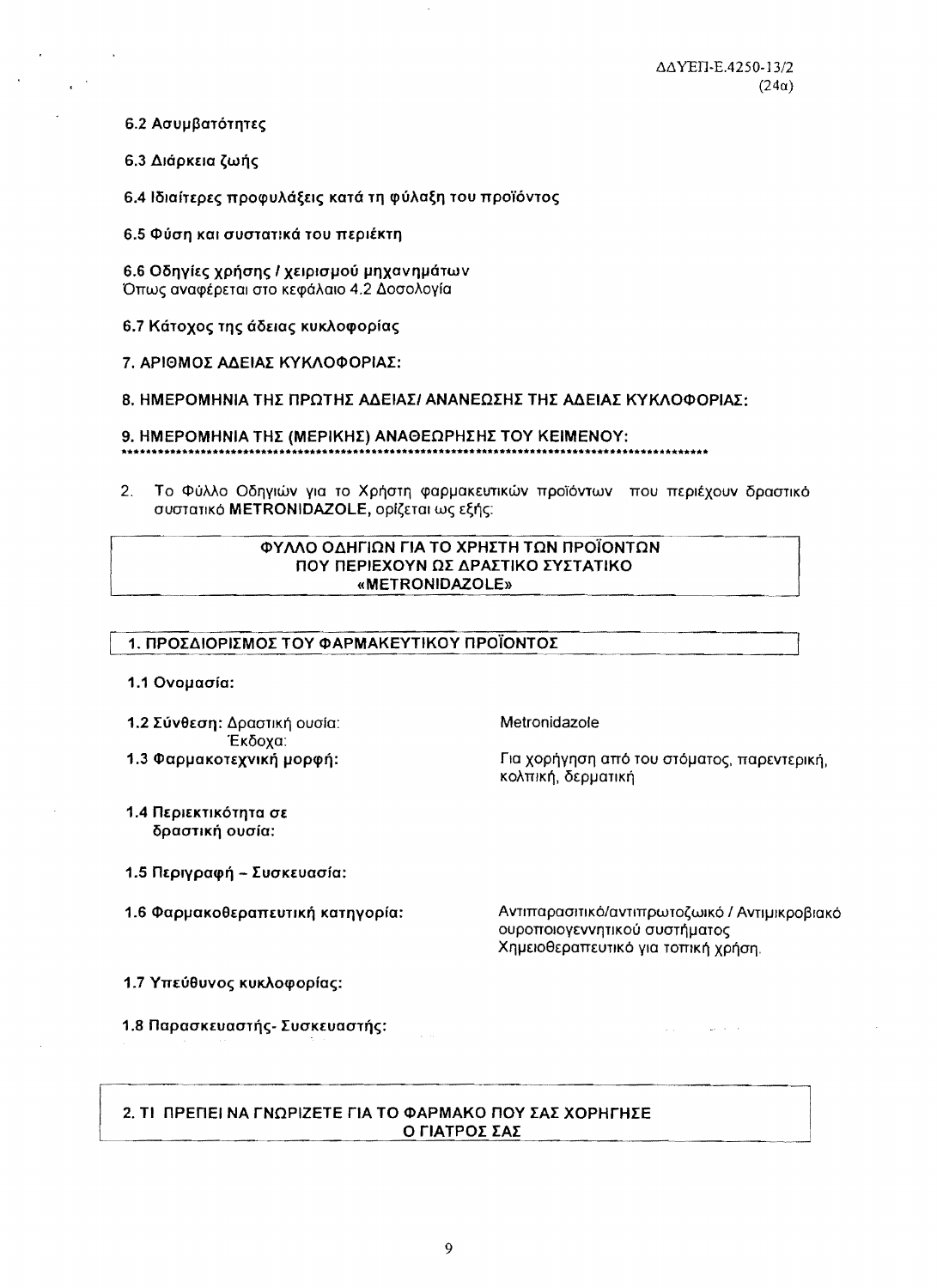# 2.1 Γενικές πληροφορίες:

Το φαρμακευτικό αυτό προϊόν περιέχει μετρονιδαζόλη, ένα φάρμακο που χρησιμοποιείται για τη θεραπεία των τριχομονάδων του ουροποιογεννητικού συστήματος, την αμοιβάδωση, τη λαμβλίαση, την αντιμετώπιση λοιμώξεων από αναερόβιους μικροοργανισμούς και τη θεραπεία σοβαρών καταστάσεων ροδόχρου ακμής.

# 2.2 Ενδείξεις:

 $e^{-\beta}$ 

# Κολπική χορήγηση:

Τριχομοναδική κολπίτις.

# Χορήγηση από το στόμα:

Εχει αντιπαρασιτική και αντιβακτηριακή δράση που περιορίζεται στις λοιμώξεις που οφείλονται σε ευαίσθητα στη μετρονιδαζόλη είδη:

- Συμπτωματική αμοϊβάδωση από Entamoeba histolytica
- Τριχομοναδικές λοιμώξεις ουροποιογεννητικού συστήματος
- Λαμβλίαση
- Ψευδομεμβρανώδης κολίτις
- Προεγχειρητική προετοιμασία (σε εγχειρήσεις παχέος εντέρου, υστερεκτομές, διακολπικές χειρουργικές επεμβάσεις)
- Συνέχιση αγωγής (μετά από παρεντερική χορήγηση) λοιμώξεων που οφείλονται σε αναερόβια βακτηρίδια, ιδίως στο Bacteroides fragilis.
- Σπανιώτερες παρασιτώσεις, όπως βαλαντιδίαση ως εναλλακτικό φάρμακο και δρακουνκουλίαση.

# Παρεντερική χορήγηση:

Εχει αντιπαρασιτική και αντιβακτηριακή δράση που περιορίζεται στις λοιμώξεις που οφείλονται σε ευαίσθητα στη μετρονιδαζόλη είδη:

- Θεραπεία χειρουργικών (π.χ. ηπατικό απόστημα, ενδοκοιλιακά αποστήματα, περιτονίτις, λοιμώξεις χοληφόρων, μαιευτικές και γυναικολογικές λοιμώξεις) και άλλων λοιμώξεων από αναερόβια βακτηρίδια

- Προφύλαξη μετεγχειρητικών λοιμώξεων από αναερόβιους μικροοργανισμούς σε εγχειρήσεις του γαστρεντερικού ή της περιοχής του πρωκτού

- Αμοιβάδωση (σοβαρή) εντοπισμένη στο έντερο και στο ήπαρ.

# Δερματική χρήση:

Θεραπεία σοβαρών καταστάσεων ροδόχρου ακμής.

# 2.3 Αντενδείξεις:

Υπερευαισθησία στη μετρονιδαζόλη και γενικότερα στις ιμιδαζόλες ή στα έκδοχα του προϊόντος.

# 2.4 Ειδικές προφυλάξεις και προειδοποιήσεις κατά τη χρήση:

### 2.4.1 Γενικά:

Η μετρονιδαζόλη χορηγείται με προσοχή σε άτομα με ιστορικό αιματολογικής δυσκρασίας. Σε αυτούς τους ασθενείς πρέπει να παρακολουθείται ο αριθμός των λευκοκυττάρων. Να αποφεύγεται σε πορφυρία.

Εάν υπάρχουν λόγοι που επιβάλλουν τη χορήγηση της μετρονιδαζόλης για μεγαλύτερο χρονικό διάστημα από αυτό που συνήθως συνιστάται, συστήνεται η διεξαγωγή αιματολογικών ελέγχων, ειδικά του αριθμού των λευκοκυττάρων τακτικά και οι ασθενείς πρέπει να παρακολουθούνται για ανεπιθύμητες ενέργειες όπως περιφερική νευροπάθεια, παραισθησίες, αταξία, ζάλη, επιληπτικούς σπασμούς.

Η μετρονιδαζόλη πρέπει να χορηγείται με προσοχή σε ασθενείς με ενεργά ή βαριάς μορφής χρόνια νοσήματα του περιφερικού ή του Κ.Ν.Σ., επειδή υπάρχει κίνδυνος επιδείνωσης.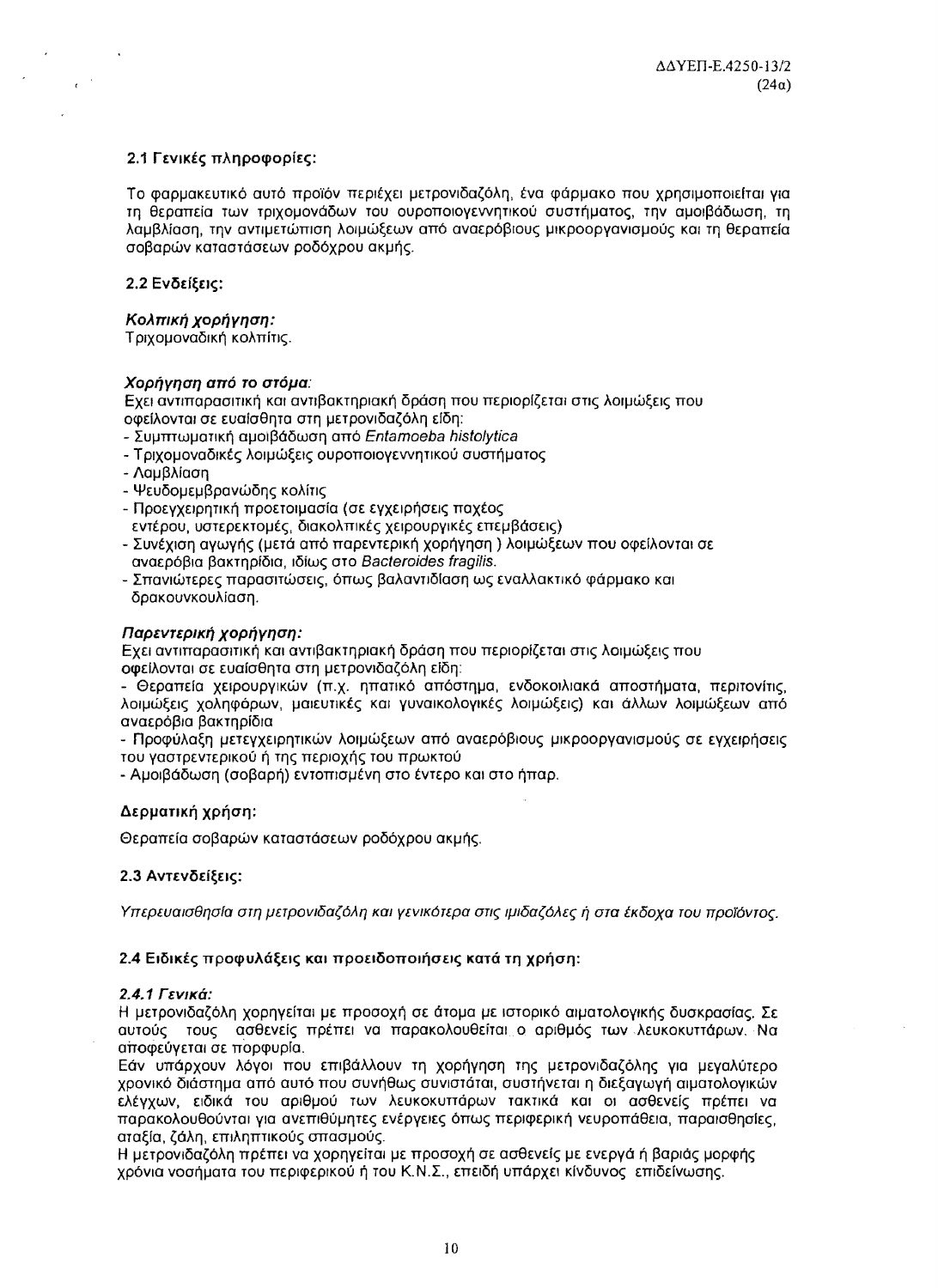Κατά τη θεραπεία με μετρονιδαζόλη μπορεί τα ούρα να εμφανίζονται ερυθρά (λόγω του μεταβολίτη της μετρονιδαζόλης).

Συστήνεται προσοχή κατά τη χορήγηση σε ασθενείς με σοβαρή ηπατική βλάβη ή με ηπατική εγκεφαλοπάθεια. Σε ασθενείς με μη αντιρροπουμένη κίρρωση ήπατος η δόση πρέπει να μειώνεται στο ήμισυ της συνήθους δόσεως, λόγω αυξημένου κινδύνου ανεπιθυμήτων ενεργειών.

Η ταυτόχρονη χρήση κολπικών υποθέτων με προφυλακτικό ή διάφραγμα μπορεί να αυξήσει τον κίνδυνο ρήξης του ελαστικού.

Συνιστάται οι ασθενείς που χρησιμοποιούν σκευάσματα μετρονιδαζόλης για τοπική εξωτερική χρήση να αποφεύγουν ή να περιορίζουν στο ελάχιστο την...υπερβολική έκθεση των θεραπευομένων περιοχών του δέρματος στον ήλιο ή σε τεχνητές πηγές υπεριώδους ακτινοβολίας

Τα σκευάσματα για δερματική χρήση δεν πρέπει να εφαρμόζονται πλησίον της περιοχής των οφθαλμών.

### 2.4.2 Ηλικιωμένοι:

 $e^{-\frac{1}{2}}$ 

Η μετρονιδαζόλη είναι καλά ανεκτή από τους ηλικιωμένους. Ωστόσο, λόγω μιας φαρμακοκινητικής μελέτης συστήνεται προσοχή όταν χορηγούνται μεγάλες δόσεις σε αυτήν την ομάδα ασθενών.

# 2.4.3 Χρήση κατά την κύηση:

Η μετρονιδαζόλη δεν πρέπει να χορηγείται κατά την περίοδο της κύησης, εκτός εάν κριθεί από τον ιατρό απολύτως απαραίτητο.

# 2.4.4 Χρήση κατά τη διάρκεια της γαλουχίας:

Η μετρονιδαζόλη δεν πρέπει να χορηγείται κατά την περίοδο της γαλουχίας, εκτός εάν κριθεί από τον ιατρό απολύτως απαραίτητο.

### 2.4.5 Παιδιά:

Η χρήση σε παιδιά μπορεί να γίνει μόνο για τις ενδείξεις που περιγράφονται στο κεφάλαιο της «Δοσολογίας» για παιδιά.

# 2.4.6 Επίδραση στην ικανότητα οδήγησης και χειρισμού μηχανημάτων:

Οι ασθενείς θα πρέπει να προειδοποιούνται για το ενδεχόμενο εμφάνισης σύγχυσης, ζάλης, ψευδαισθήσεων, σπασμών ή παροδικών διαταραχών της όρασης και να τους συστήνεται να μην οδηγούν ή χειρίζονται μηχανήματα εφόσον εμφανισθούν τέτοια συμπτώματα. Θα πρέπει επίσης να λαμβάνονται υπόψη οι πιθανές αλληλεπιδράσεις με τη δισουλφιράμη ή/και το οινόπνευμα.

### 2.4.7 Ιδιαίτερες προειδοποιήσεις για τα περιεχόμενα έκδοχα:

Δεν υπάρχουν ιδιαίτερες προειδοποιήσεις για τα περιεχόμενα έκδοχα.

# 2.5 Αλληλεπιδράσεις με άλλα φάρμακα ή ουσίες:

- Από του στόματος αντιπηκτική αγωγή (τύπου βαρφαρίνης): Ενίσχυση της αντιπηκτικής δράσης και αυξημένος κίνδυνος αιμορραγιών, που προκαλείται από το μειωμένο μεταβολισμό στο ήπαρ. Σε περίπτωση συγχορήγησης, πρέπει να παρακολουθείται πιο συχνά ο χρόνος προθρομβίνης και κατά τη διάρκεια της θεραπείας με μετρονιδαζόλη. πρέπει να προσαρμόζεται η αντιπηκτική αγωγή.
- · Λίθιο: Η μετρονιδαζόλη μπορεί να αυξήσει τα επίπεδα του λιθίου στο πλάσμα. Σε ασθενείς οι οποίοι βρίσκονται υπό αγωγή με λίθιο ενώ λαμβάνουν μετρονιδαζόλη, πρέπει να παρακολουθούνται οι συγκεντρώσεις λιθίου στο πλάσμα, η κρεατινίνη και οι ηλεκτρολύτες.
- Κυκλοσπορίνη: Κίνδυνος αύξησης των επιπέδων κυκλοσπορίνης στον ορό. Εφόσον η συγχορήγηση θεωρείται αναγκαία, πρέπει να παρακολουθούνται στενά η κρεατινίνη και η κυκλοσπορίνη στον ορό.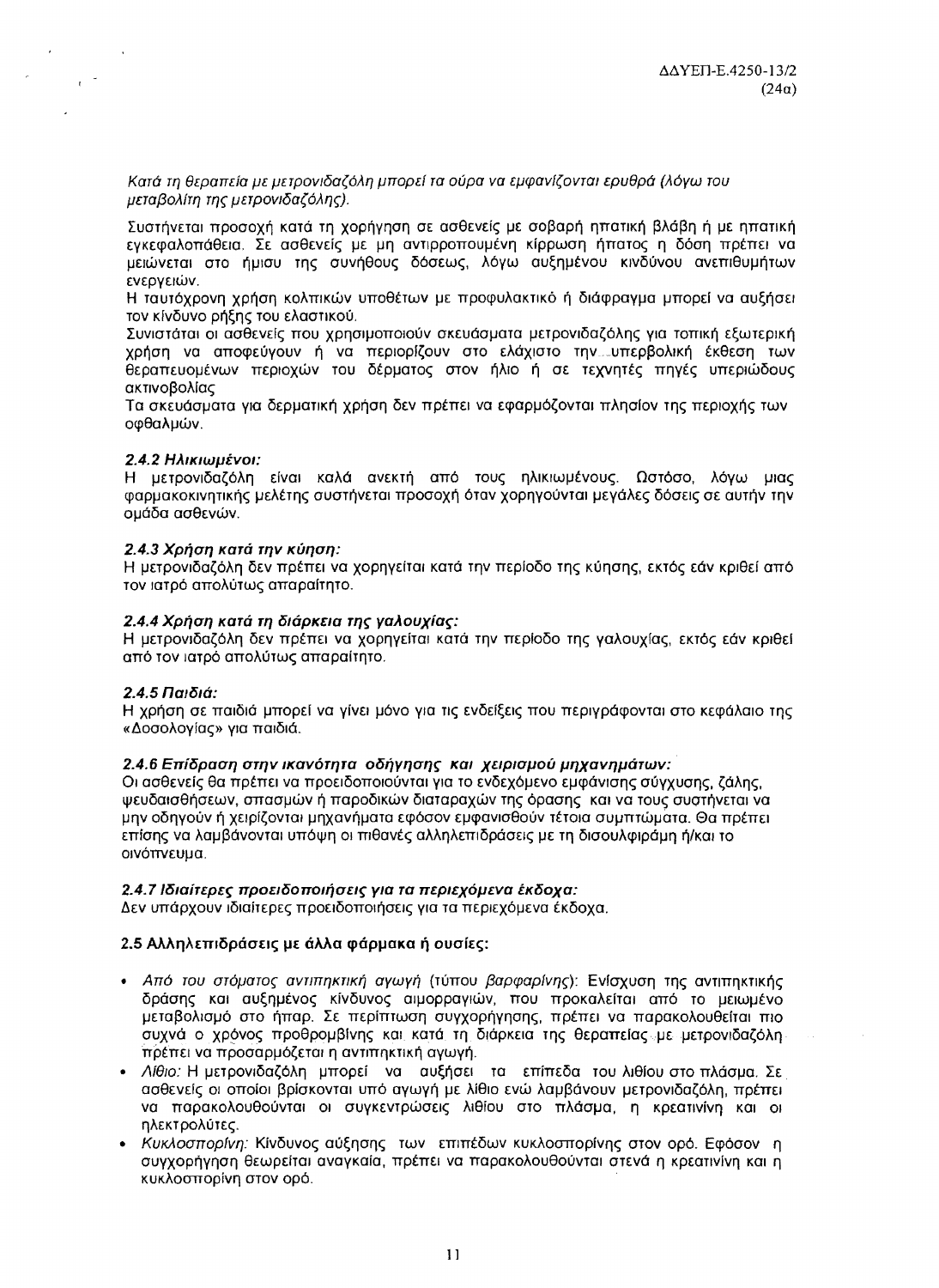- · Φαινοβαρβιτάλη και φαινυτοΐνη: Η φαινοβαρβιτάλη και η φαινυτοΐνη επιταχύνουν το μεταβολισμό της μετρονιδαζόλης με αποτέλεσμα οι συγκεντρώσεις της στο πλάσμα να είναι μικρότερες από τις αναμενόμενες. Η μετρονιδαζόλη μπορεί να μειώσει την ολική κάθαρση της φαινυτοΐνης με αποτέλεσμα επιμήκυνση του χρόνου ημίσειας ζωής της.
- · Σιμετιδίνη: Η σιμετιδίνη αναστέλλει το μεταβολισμό της μετρονιδαζόλης, οπότε εμφανίζονται αυξημένα επίπεδα στο πλάσμα.
- 5-Φθοριοουρακίλη: Σε συγχορήγηση με 5-φθοριοουρακίλη ελαττώνεται η κάθαρση της 5φθοριοουρακίλης οδηγώντας σε αύξηση της τοξικότητάς της.
- Οταν λαμβάνεται μαζί με οινόπνευμα προκαλεί την εμφάνιση αντίδρασης τύπου δισουλφιράμης (όπως έξαψη, έμετος, ταχυκαρδία). Κατά συνέπεια πρέπει να αποφεύγεται η σύγχρονη λήψη μετρονιδαζόλης με οινοπνευματώδη ποτά, καθώς και φάρμακα που περιέχουν οινόμνευμα.
- Ψυχωσικές αντιδράσεις έχουν αναφερθεί σε ασθενείς -μετά από ταυτόχρονη συστηματική χορήγηση μετρονιδαζόλης και δισουλφιράμης.
- Βουσουλφάνη: Η μετρονιδαζόλη ενδέχεται να αυξήσει τα επίπεδα της βουσουλφάνης στο πλάσμα, γεγονός που μπορεί να προκαλέσει σοβαρή τοξικότητα από τη βουσουλφάνη.

Αλληλεπιδράσεις με τοπικώς εφαρμοζόμενη μετρονιδαζόλη δεν αναμένονται.

# 2.6 Δοσολονία:

# Κολπική χρήση:

Τριχομοναδική κολπίτις:

Ένα (1) κολπικό υπόθετο ημερησίως σε συνδυασμό με θεραπεία από το στόμα

για 7 ημέρες (βλ. κατωτέρω).

Η σύνχρονη θεραπεία του συντρόφου είναι απαραίτητη.

Η θεραπεία με μετρονιδαζόλη δεν πρέπει να διαρκεί πάνω από 10 ημέρες και να επαναλαμβάνεται πάνω από 2-3 φορές το χρόνο. Οταν απαιτείται επανάληψη της θεραπείας πρέπει μεταξύ των θεραπευτικών σχημάτων να μεσολαβεί διάστημα 4-6 εβδομάδων. Σε αυτήν την περίπτωση γίνεται αρίθμηση των λευκών πριν, κατά και μετά από κάθε θεραπευτικό σχήμα. Για την αποφυγή της επαναμόλυνσης πρέπει να υποβάλονται σε θεραπεία και οι δύο σύντροφοι. Στον άνδρα χρησιμοποιούνται οι ίδιες δόσεις από το στόμα, για το ίδιο χρονικό διάστημα.

# Από το στόμα:

Τριχομοναδική κολπίτις:

250 mg τρεις φορές την ημέρα επί 7 ημέρες ή 500mg κάθε 12 ώρες επί 7 ημέρες ή εφάπαξ δόση 2g ή σε συνδυασμό με κολπική θεραπεία 500mg ημερησίως από το στόμα σε δύο δόσεις μαζί με ένα κολπικό υπόθετο ημερησίως για 7 συνεχείς ημέρες.

Η θεραπεία με μετρονιδαζόλη δεν πρέπει να διαρκεί πάνω από 10 ημέρες και να επαναλαμβάνεται πάνω από 2-3 φορές το χρόνο. Οταν απαιτείται επανάληψη της θεραπείας πρέπει μεταξύ των θεραπευτικών σχημάτων να μεσολαβεί διάστημα 4-6 εβδομάδων. Σε αυτήν την περίπτωση γίνεται αρίθμηση των λευκών πριν, κατά και μετά από κάθε θεραπευτικό σχήμα. Για την αποφυγή της επαναμόλυνσης πρέπει να

υποβάλονται σε θεραπεία και οι δύο σύντροφοι, ακόμη και εάν ο σύντροφος δεν έχει συμπτώματα (ακόμη και εάν δεν είναι θετικά τα εργαστηριακά ευρήματα).

Στον άνδρα χρησιμοποιούνται οι ίδιες δόσεις από το στόμα, για το ίδιο χρονικό διάστημα.

# Αμοιβάδωση:

Ενήλικες: 750mg τρεις φορές ημερησίως για 10 ημέρες

Παιδιά: 12-16 mg/kg BΣ ανά 8ωρο, για 10 ημέρες.

Η χορήγηση μετρονιδαζόλης δεν αποκλείει την ανάγκη παροχέτευσης του ηπατικού αμοιβαδικού αποστήματος.

# Λαμβλίαση:

Ενήλικες: 250mg ανά 8ωρο επί 5-7 ημέρες ή 2g την ημέρα επί 3 συνεχείς ημέρες. Σε ανθεκτικές περιπτώσεις, 750mg τρεις φορές την ημέρα επί 14 ημέρες.

Παιδιά: 5mg/kg BΣ τρεις φορές την ημέρα επί 5 ημέρες (μεγίστη δόση 300mg ημερησίως).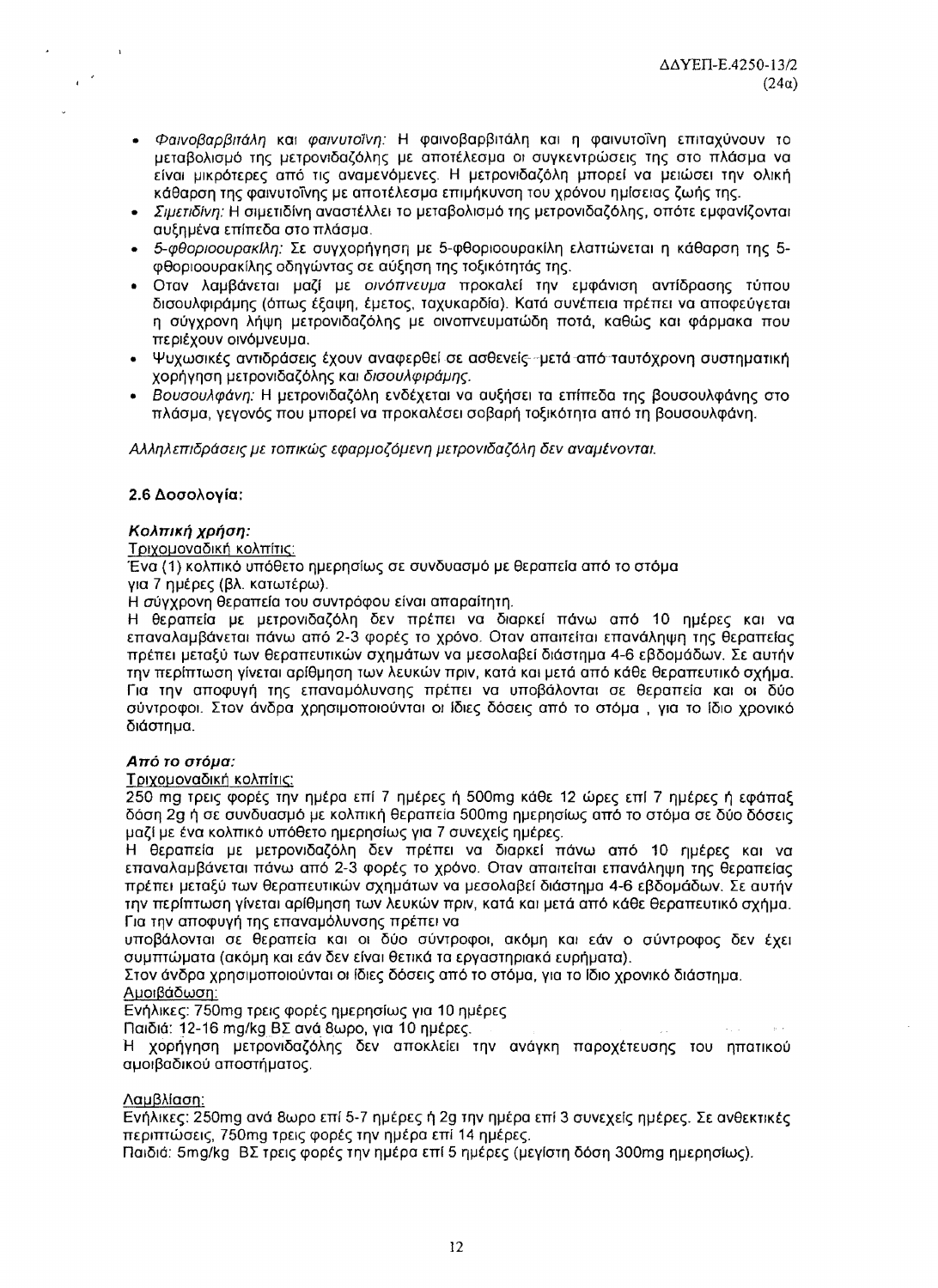**Contract Contract Contract** 

Αντιμετώπιση λοιμώξεων από αναερόβιους μικροοργανισμούς: 500 mg ανά 8ωρο.

### Παρεντερικώς:

**Contract Contract** 

 $\epsilon^{-\beta}$ 

 $\overline{a}$ 

Η παρεντερική χορήγηση της μετρονιδαζόλης περιορίζεται για τους ασθενείς, στους οποίους δεν μπορεί να χορηγηθεί από το στόμα.

Χορηγείται με βραδεία ενδοφλέβια έγχυση.

Αντιμετώπιση λοιμώξεων από αναερόβιους μικροοργανισμούς:

Ενήλικες: Ως δόση εφόδου χορηγούνται 15mg/kg BΣ και μετά από 6 ώρες 7,5 mg/kg BΣ κάθε 6 ώρες, συνήθως επί 7-10 ημέρες ημερησίως (η ίδια δοσολογία μπορεί να χορηγηθεί από το στόμα, αν το επιτρέπει η κατάσταση του ασθενούς).

Προφύλαξη από μετεγχειρητικές λοιμώξεις:

Η χορήγηση πρέπει να είναι βραχείας διάρκειας και συνήθως περιορίζεται στην περιεγχειρητική περίοδο για 24 ώρες και ποτέ πάνω από 48 ώρες. Ενήλικες: 15mg/kg BΣ με έγχυση 30-60 λεπτών, η οποία πρέπει να έχει ολοκληρωθεί 1 ώρα πριν την εγχείρηση. Στην συνέχεια 7,5mg/kg ΒΣ, ανά 6ωρο.

# Αυοιβάδωση:

Ενήλικες: 750 mg ανά 8ωρο.

Παιδιά: 7,5 mg/kg BΣ ανά 8ωρο.

Η χορήγηση μετρονιδαζόλης δεν αποκλείει την ανάγκη παροχέτευσης του ηπατικού αμοιβαδικού αποστήματος.

# Δερματική χρήση:

Εφαρμόζεται λεπτό στρώμα γέλης, κρέμας ή γαλακτώματος στις προσβεβλημένες περιοχές του δέρματος δύο φορές την ημέρα, πρωί και βράδυ. Οι πάσχουσες περιοχές πρέπει να καθαρίζονται πριν από την εφαρμογή. Η διάρκεια της αγωγής να μην υπερβαίνει τις 9 εβδομάδες. Για τη μορφή του γαλακτώματος μπορεί να παραταθεί μέχρι τις 12 εβδομάδες. Η συνέχιση της αγωγής πέραν αυτού του χρονικού διαστήματος θα αποφασισθεί από τον ιατρό ανάλογα με τη σοβαρότητα της κατάστασης.

### 2.7 Υπερδοσολογία - Αντιμετώπιση:

Έχουν αναφερθεί περιπτώσεις υπερδοσολογίας εκ λάθους, καθώς και για λόγους αυτοκτονίας, με από του στόματος χορηγούμενες εφάπαξ δόσεις μέχρι και 12 g μετρονιδαζόλης. Τα συμπτώματα περιορίσθηκαν σε έμετο, αταξία και ελαφράς μορφής αποπροσανατολισμό.

Δεν υπάρχει κάποιο ειδικό αντίδοτο για την αντιμετώπιση της υπερδοσολογίας από μετρονιδαζόλη. Σε περίπτωση που υπάρχει υποψία για μεγάλης έκτασης δηλητηρίαση, θα πρέπει να εφαρμόζεται συμπτωματική και υποστηρικτική αντιμετώπιση.

Υπερδοσολογία από τοπική εξωτερική εφαρμογή είναι εξαιρετικά απίθανο να συμβεί. Σε περίπτωση υπερδοσολογίας το φάρμακο πρέπει να απομακρύνεται με έκπλυση με χλιαρό νερό.

Κέντρο Δηλητηριάσεων - Αθήνα, τηλ.; 210 77 93 777

# 2.8 Ανεπιθύμητες ενέργειες: Ελλάδα του Αντικό του Αντικό του Αντικό του Στ

### • Γαστρεντερικές διαταραχές:

Επιγαστρικό άλγος, ναυτία, έμετος, διάρροια, στοματίτιδα, γλωσσίτιδα, στοματική βλεννογονίτιδα, μεταλλική γεύση, διαταραχές της γεύσης, ανορεξία, ξηροστομία, σε εξαιρετικές περιπτώσεις αναστρέψιμη παγκρεατίτιδα.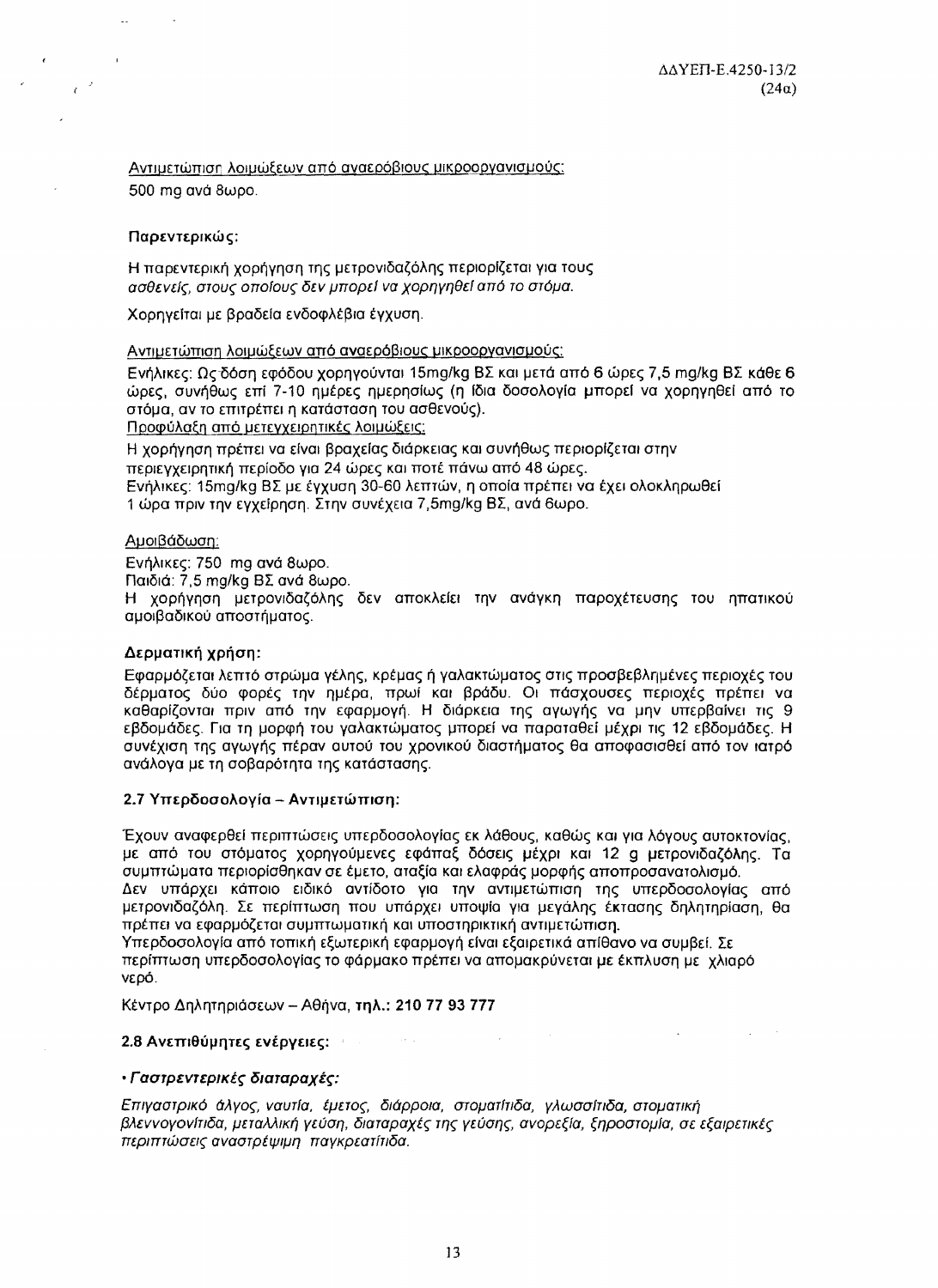# • Αντιδράσεις υπερευαισθησίας:

Εξάνθημα, κνίδωση, τοπικό αίσθημα καύσου, κνησμός, ερυθρότητα, πυρετός, αγγειοοίδημα, σε εξαιρετικές περιπτώσεις αναφυλακτικό shock, πολύ σπάνια φλυκταινώδη εξανθήματα.

# • Περιφερικό και Κ.Ν.Σ.:

 $e^{\pm \epsilon}$ 

Κεφαλαλγίες, σπασμοί, ζάλη, ίλιγγος, λήθαργος, περιφερική αισθητική νευροπάθεια.

Σε πολύ σπάνιες περιπτώσεις αναφέρθηκαν εγκεφαλοπάθεια (π.χ. σύγχυση) και υποξύ παρεγκεφαλιδικό σύνδρομο (π.χ. αταξία, δυσαρθρία, διαταραχή της βάδισης, νυσταγμός και τρόμος), τα οποία εξαφανίζονται με τη διακοπή του φαρμάκου.

# • Ψυχιατρικές διαταραχές:

Ψυχωσικές διαταραχές συμπεριλαμβανομένων σύγχυσης και ψευδαισθήσεων.

# • Οπτικές διαταραχές:

Παροδικά, διαταραχές της όρασης όπως διπλωπία, μυωπία.

# • Αιματολογικές διαταραχές:

Πολύ σπάνια έχουν αναφερθεί περιπτώσεις ακοκκιοκυτταραιμίας, ουδετεροπενίας και θρομβοκυτταροπενίας όπως και λευκοπενία (αναστρέψιμη).

### • Ήπαρ:

Πολύ σπάνια έχουν αναφερθεί περιπτώσεις αναστρέψιμης, μη φυσιολογικής λειτουργίας του ήπατος και χολοστατική ηπατίτιδα.

### • Άλλες:

### Δυσουρία, κυστίτιδα.

Κατά τη δερματική χρήση η μετρονιδαζόλη απορροφάται ελάχιστα και η συγκέντρωσή της στο πλάσμα είναι αμελητέα. Οι ανεπιθύμητες ενέργειες που αναφέρθηκαν παραπάνω με τη συστηματική χορήγηση δεν έχουν αναφερθεί με την τοπική χορήγηση, αναφέρθηκαν όμως δακρύρροια, όταν εφαρμόζεται πλησίον των οφθαλμών, παροδική ερυθρότητα και ελαφρά ξηρότητα, έγκαυμα και ερεθισμός του δέρματος.

# 2.9 Τι πρέπει να γνωρίζει ο ασθενής σε περίπτωση που παραλείψει να πάρει κάποια δόση:

Εάν παραλείψετε να πάρετε μια δόση και το αντιληφθείτε σύντομα, τότε μπορεί να πάρετε τη δόση που παραλείψατε και να συνεχίσετε κανονικά τις επόμενες.

Εάν όμως πλησιάζει ο χρόνος λήψης της επόμενης δόσης, τότε μπορεί να παραλείψετε τη δόση που ξεχάσατε και να πάρετε κανονικά την επόμενη.

# 2.10 Τι πρέπει να γνωρίζει ο ασθενής για την ημερομηνία λήξης του προϊόντος:

Δεν πρέπει να χρησιμοποιείται μετά την ημερομηνία λήξης που αναγράφεται στη συσκευασία.

# 2.11 Ιδιαίτερες προφυλάξεις για τη φύλαξη του προϊόντος:

# 2.12 Ημερομηνία τελευταίας αναθεώρησης του φύλλου οδηγιών: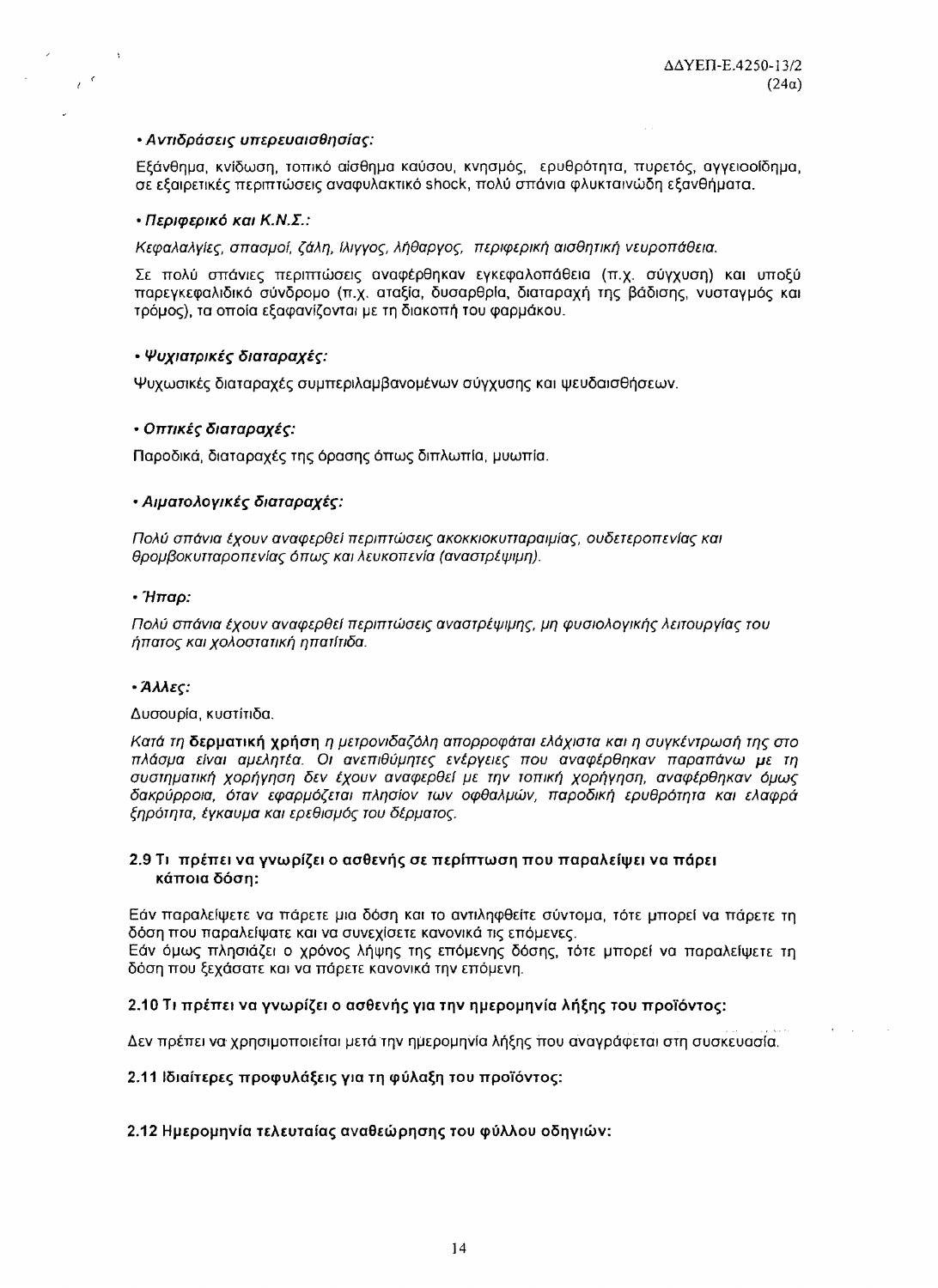# 3. ΠΛΗΡΟΦΟΡΙΕΣ ΓΙΑ ΤΗΝ ΟΡΘΟΛΟΓΙΚΗ ΧΡΗΣΗ ΤΩΝ ΦΑΡΜΑΚΩΝ

- Το φάρμακο αυτό σας το έγραψε ο γιατρός σας μόνο για το συγκεκριμένο ιατρικό σας πρόβλημα. Δεν θα πρέπει να το δίνετε σε άλλα άτομα ή να το χρησιμοποιείτε για κάποια άλλη πάθηση, χωρίς προηγουμένως να έχετε συμβουλευθεί το γιατρό σας.
- Εάν κατά τη διάρκεια της θεραπείας εμφανισθεί κάποιο πρόβλημα με το φάρμακο, ενημερώστε αμέσως το γιατρό σας ή το φαρμακοποιό σας.
- Εάν έχετε οποιαδήποτε ερωτηματικά γύρω από τις πληροφορίες που αφορούν το φάρμακο που λαμβάνετε ή χρειάζεσθε καλύτερη ενημέρωση για το ιατρικό σας πρόβλημα μη διστάσετε να ζητήσετε τις πληροφορίες αυτές από το γιατρό σας ή το φαρμακοποιό σας.
- Για να είναι αποτελεσματικό και ασφαλές το φάρμακο που σας χορηγήθηκε θα πρέπει να λαμβάνεται σύμφωνα με τις οδηγίες που σας δόθηκαν.
- Για την ασφάλειά σας και την υγεία σας είναι απαραίτητο να διαβάσετε με προσοχή κάθε πληροφορία που αφορά το φάρμακο που σας χορηγήθηκε.
- Να μη διατηρείτε τα φάρμακα σε ερμάρια του λουτρού, επειδή η ζέστη και η υγρασία μπορεί να αλλοιώσουν το φάρμακο και να το καταστήσουν επιβλαβές για την υγεία σας.
- Να μην κρατάτε φάρμακα που δεν τα χρειάζεστε πλέον ή που ήδη έχουν λήξει.
- Για μεγαλύτερη ασφάλεια κρατάτε όλα τα φάρμακα σε ασφαλές μέρος μακριά από τα παιδιά.

# 4. ΤΡΟΠΟΣ ΔΙΑΘΕΣΗΣ:

Το φάρμακο αυτό χορηγείται με ιατρική συνταγή.

- $3<sub>1</sub>$ Οι δικαιούχοι και αντιπρόσωποι υποχρεούνται για την εφαρμογή της ανωτέρω εγκυκλίου.
- Κατόπιν των ανωτέρω παύει να ισχύει η εγκύκλιός μας με αρ. 41093/5-8-2003 4.

#### Κοινοποίηση:

ET.: SANOFI AVENTIS AEBE ΛΕΩΦ. ΣΥΓΓΡΟΥ 348 - Κτίριο Α' 176 74 ΚΑΛΛΙΘΕΑ ΑΤΤΙΚΗΣ

# Αποδέκτες για εγέργεια:

- Υπουργείο Υγείας & Κοινωνικής Αλληλεγγύης  $1<sub>1</sub>$ Δ/νση Φαρμάκων & Φαρμακείων Αριστοτέλους 17, 101 87 Αθήνα
- ΓΕΕΘΑ/ΔΥΓ  $2<sub>1</sub>$ Λ. Μεσονείων 136 155 61 Αθήνα
- 3. Υπ. Εργασίας Απασχόλησης & Κοινωνικής Προστασίας. Γενική Γραμματεία Κοινωνικών Ασφαλίσεων Δ/νση Ασφάλισης Ασθένειας & Μητρότητας Σταδίου 29, 101 10 Αθήνα (με την παράκληση ενημέρωσης των Ασφαλιστικών Ταμείων που παρέχουν Υγειονομική Περίθαλψη)
- Πανελλήνιο Ιατρικό Σύλλογο  $4<sub>1</sub>$ Πλουτάρχου 3, 106 75 Αθήνα (με την παράκληση ενημέρωση των τοπικών Ιατρικών Συλλόγων της χώρας).
- $5.$ Πανελλήνια Ένωση Φαρμακοποιών Κορύζη 6, 117 43 Αθήνα



Η ΔΙΕΥΘΥΝΤΡΙΑ ΔΥΕΠ

Δρ. Α. ΚΟΥΤΣΟΥΚΗ

DECEMBRIE L. INTENDA H RPOIL **FEIGRHE FEANL** STEIAZ

ЕҮАГГЕЛІА ПАППА